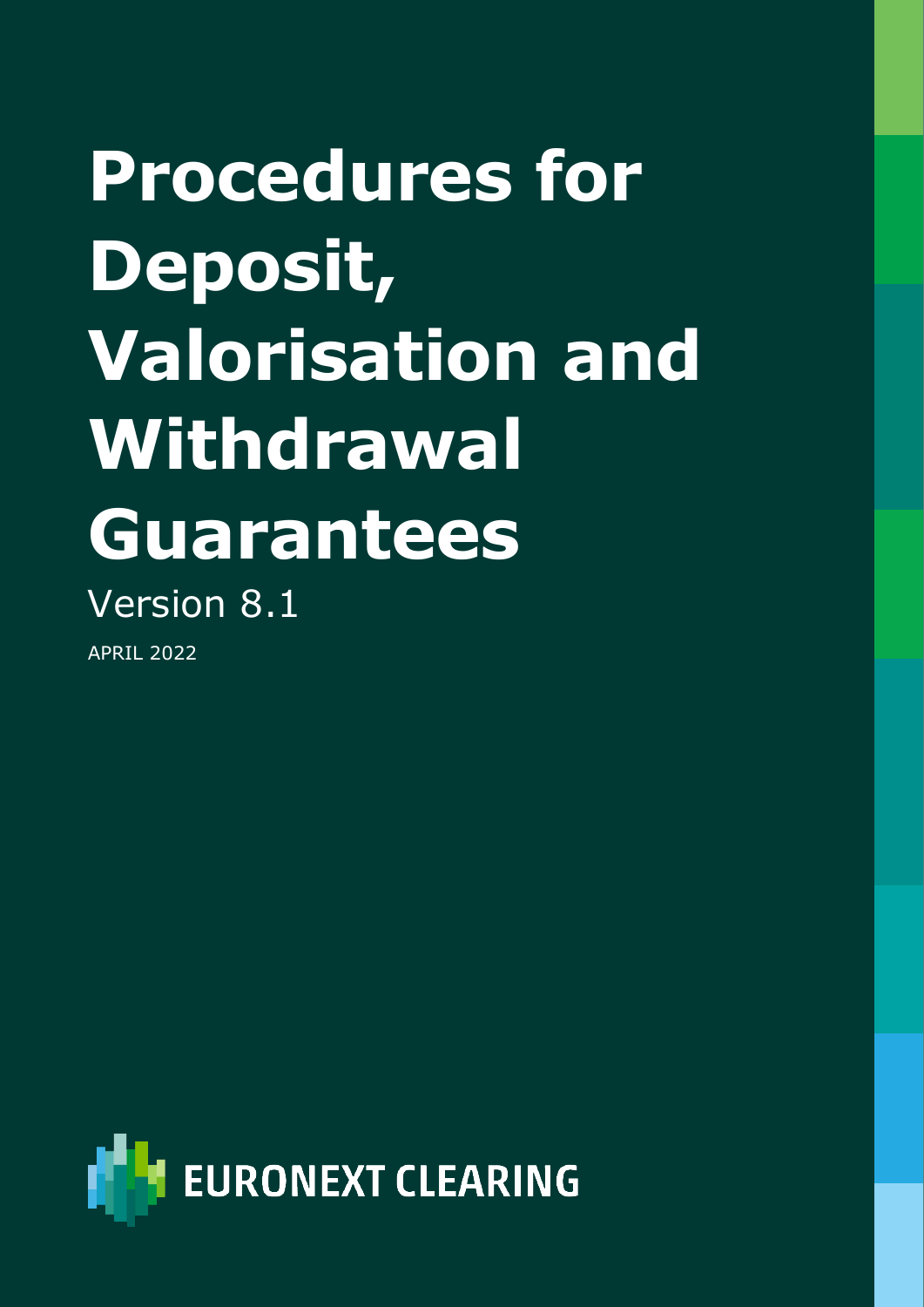

# **Table of contents**

| 7. RETURN OF GOVERNMENT SECURITIES FOLLOWING THE DEPOSIT OF NEW        |  |
|------------------------------------------------------------------------|--|
| 8. SUMMARY OF CUT-OFF TIMES FOR DEPOSITING AND RETURNING GUARANTEES 14 |  |
|                                                                        |  |
|                                                                        |  |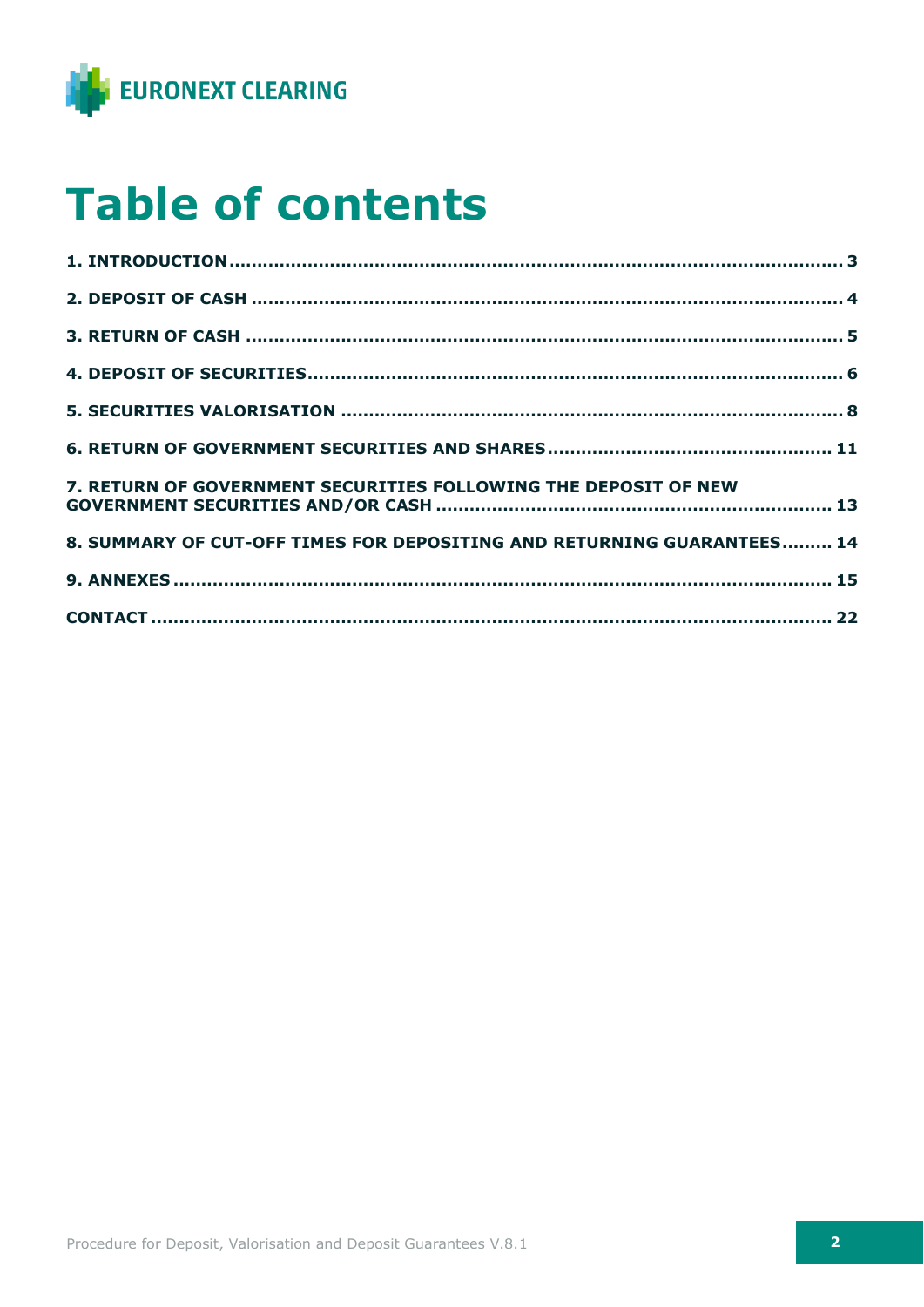

# <span id="page-2-0"></span>**1. Introduction**

This document aims to show the procedures for deposit and return of guarantees in cash and securities.

The same information can be found in the Annexes to the Instructions of Euronext Clearing.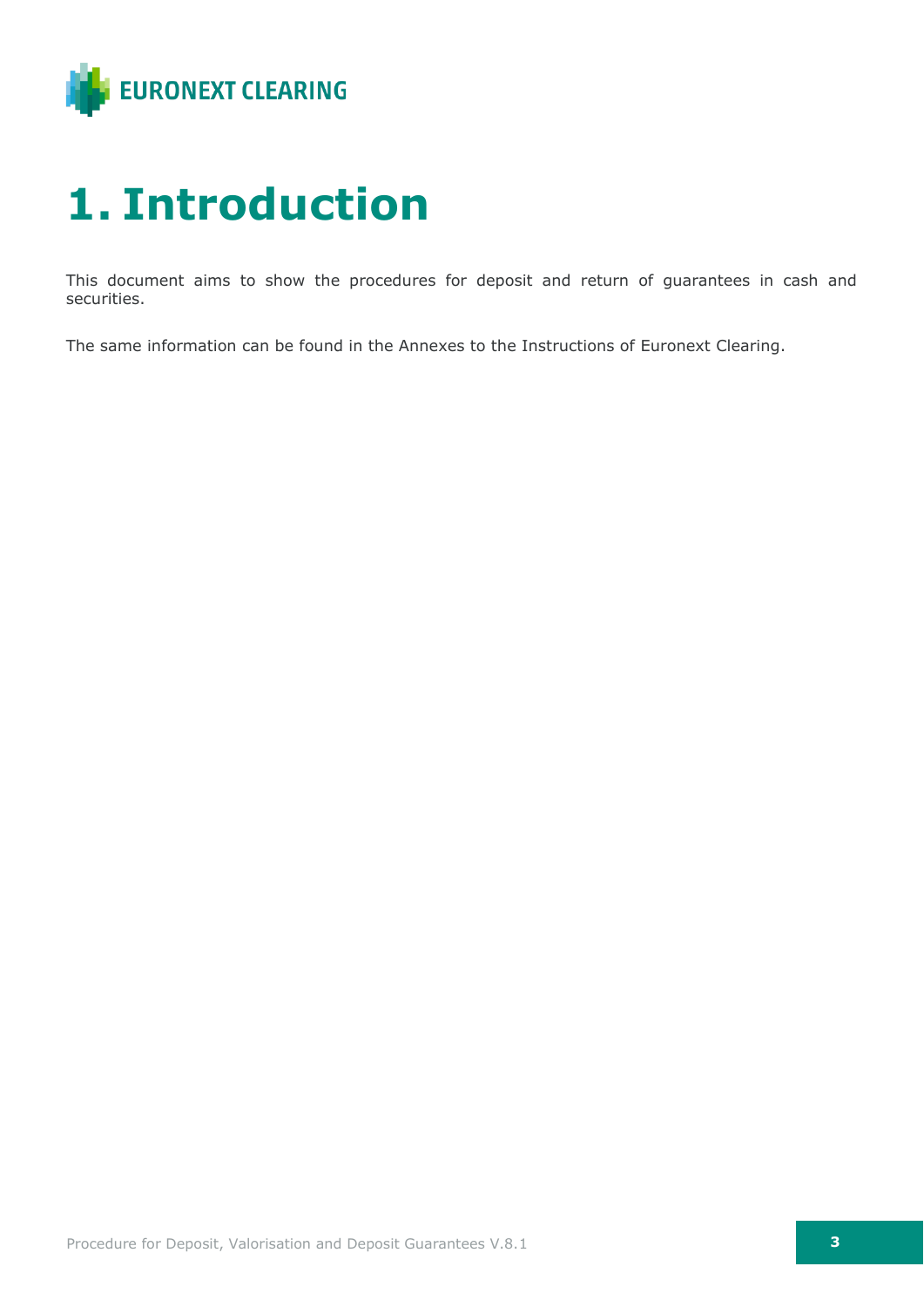

# <span id="page-3-0"></span>**2. Deposit of cash**

To deposit guarantees in cash, Clearing Members or the related Settlement Agents will have to credit the PM Account of Euronext Clearing in Target2 (BIC CCEGITRR001) **not later than 16:00 CET**, by means of Swift MT202 messages, using the following reason in the field TAG072:

MIF-CDC-(1)-(2)

- Where: (1) in place of (1), it must be indicated the Entity code related to the account (House/Client MOA, ISA, AOA, GOSA or NOSA) of the Clearing Member for which the payment is made.
	- (2) in place of (2), it must be indicated "P" if the payment refers to a House" account or "T" if the payment refers to a "Client" account.

Example of filling in the field TAG072 of the MT202 message in the event the Clearing Member intends to credit the Client account of a segregated account whose Entity code is 12345:

MIF-CDC-12345-T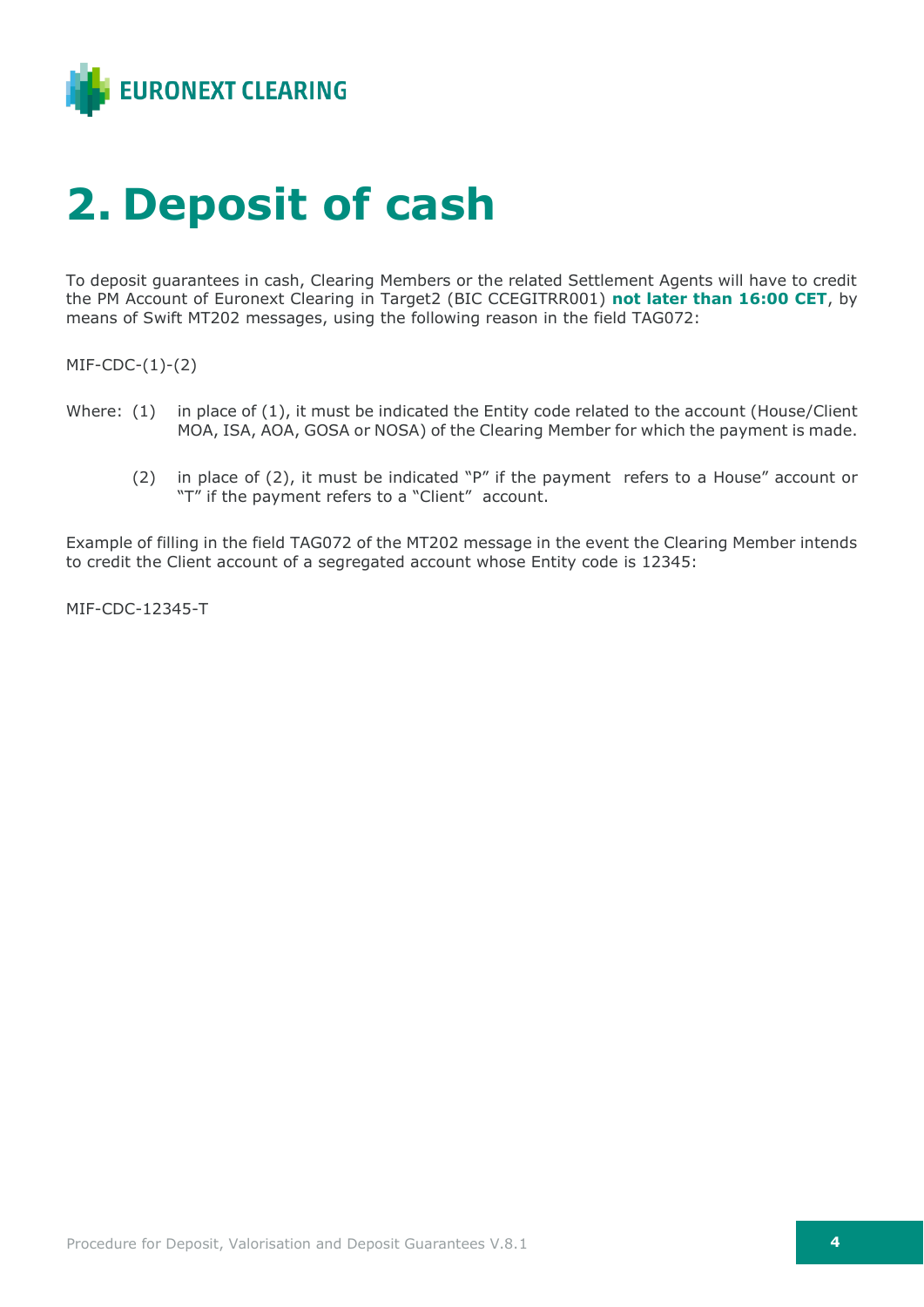

# <span id="page-4-0"></span>**3. Return of cash**

The requests of cash return can be sent by ICWS or, in case of malfunction of it, by fax, not later than 11:00 CET, by the Clearing Member or by its Settlement Agent if delegated for this activity, only for the amount in excess, using the Form RD006 shown at annex 1, also available in editable format on Euronext Clearing web site [www.euronext.com/en/post-trade/euronext-clearing](https://www.euronext.com/en/post-trade/euronext-clearing) at section "[Operations-Forms](https://www.euronext.com/en/post-trade/euronext-clearing/operations)".

The maximum amount that can be withdrawn is shown, separately for the "House" and "Client" account, under the heading "Excess cash held" in the MS11 report related to the account concerned (House/Client MOA, ISA, AOA, GOSA or NOSA).

The request must indicate the Entity code and the mnemonic code corresponding to the account from which the amount must be withdrawn (House/Client MOA, ISA, AOA, GOSA or NOSA).

The request of cash return may also be activated on a permanent basis sending to Euronext Clearing the model in annex 2 by ICWS or, in case of malfunction of it, by fax. Activating this request it will also be possible to set criteria for the total or partial refund in the manner specified in the same annex.

The return of cash by Euronext Clearing will be made by crediting the PM account in Target2 of the Clearing Member or of its Settlement Agent, using the ancillary procedure n.3 (so-called "Bilateral Settlement") and stating the following reason:

MIF-RES-(1)-(2)

- Where: (1) in place of (1) it will be indicated the Entity code corresponding to the account of the Clearing Member (House/Client MOA, ISA, AOA, GOSA or NOSA) for which the request of return is made.
	- (2) in place of (2), it will be indicated "P" if the return is made from a "House" account or "T" if the return is made from a "Client" account.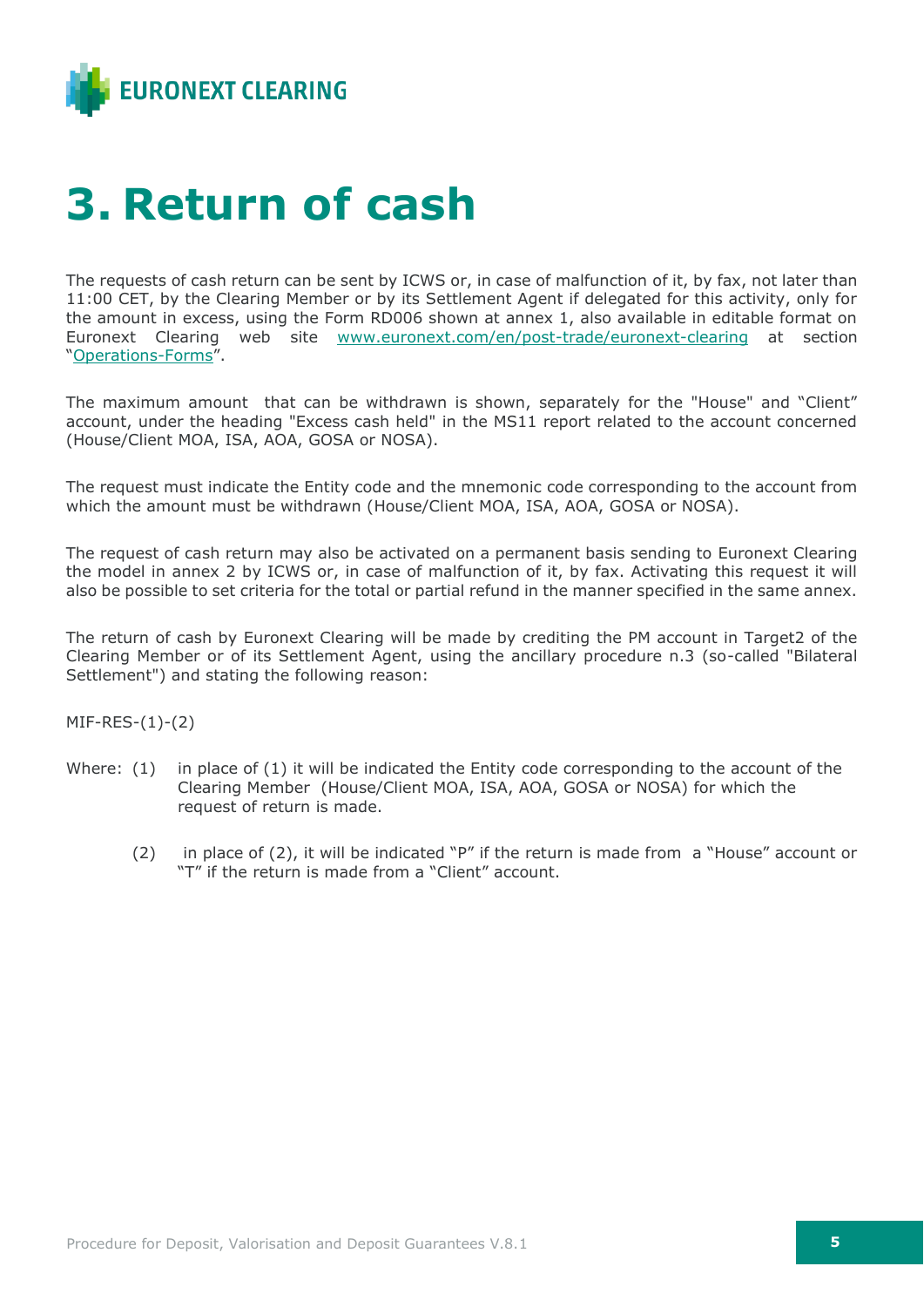

# <span id="page-5-0"></span>**4. Deposit of securities**

### **Securities accounts at Monte Titoli**

The securities (government bonds and shares) must be deposited in securities accounts of Euronext Clearing opened at Monte Titoli and registered in the name of the Clearing Member.

To this end, the Clearing Member can ask Euronext Clearing to open at Monte Titoli securities accounts registered in its name for each of its accounts opened into the system of Euronext Clearing, that is:

- 1. House account;
- 2. Client MOA account;
- 3. ISA accounts;
- 4. AOA accounts;
- 5. GOSA accounts;
- 6. NOSA accounts.

The Clearing Member may also ask Euronext Clearing to open at Monte Titoli a couple of accounts (one for the House and one for the Client account) for each non-segregated Trading Client of the Equity Derivatives Section registered in the Client MOA account. These securities accounts will be used exclusively for the deposit of shares to cover short call options or short futures positions with the same underlying asset.

The request for opening of securities accounts must be submitted to Euronext Clearing with a notice of at least five business days of Euronext Clearing open.

### **Deposit of securities**

The deposit of government bonds and shares must be made through the transmission of FOP (free of payments) instructions subject to matching.

For this purpose, the Clearing Member or its Settlement Agent must insert the "FOP delivery" instruction and send an appropriate communication via e-mail to Euronext Clearing at [ccp](mailto:ccp-operations@euronext.com)[operations@euronext.com,](mailto:ccp-operations@euronext.com) not later than 17:00 CET.

The communication must contain the information below:

- Sender Account: indicate the account number from which the securities must be transferred;
- Beneficiary Account: indicate the securities account number, opened by Euronext Clearing at Monte Titoli and sub-registered in the Clearing Member's name, where the securities must be deposited;
- ISIN code: indicate the ISIN code of the securities:
- Description: indicate the description of the securities;
- Nominal value/Quantity: indicate the nominal value of the government bonds or the quantity of the shares to be deposited;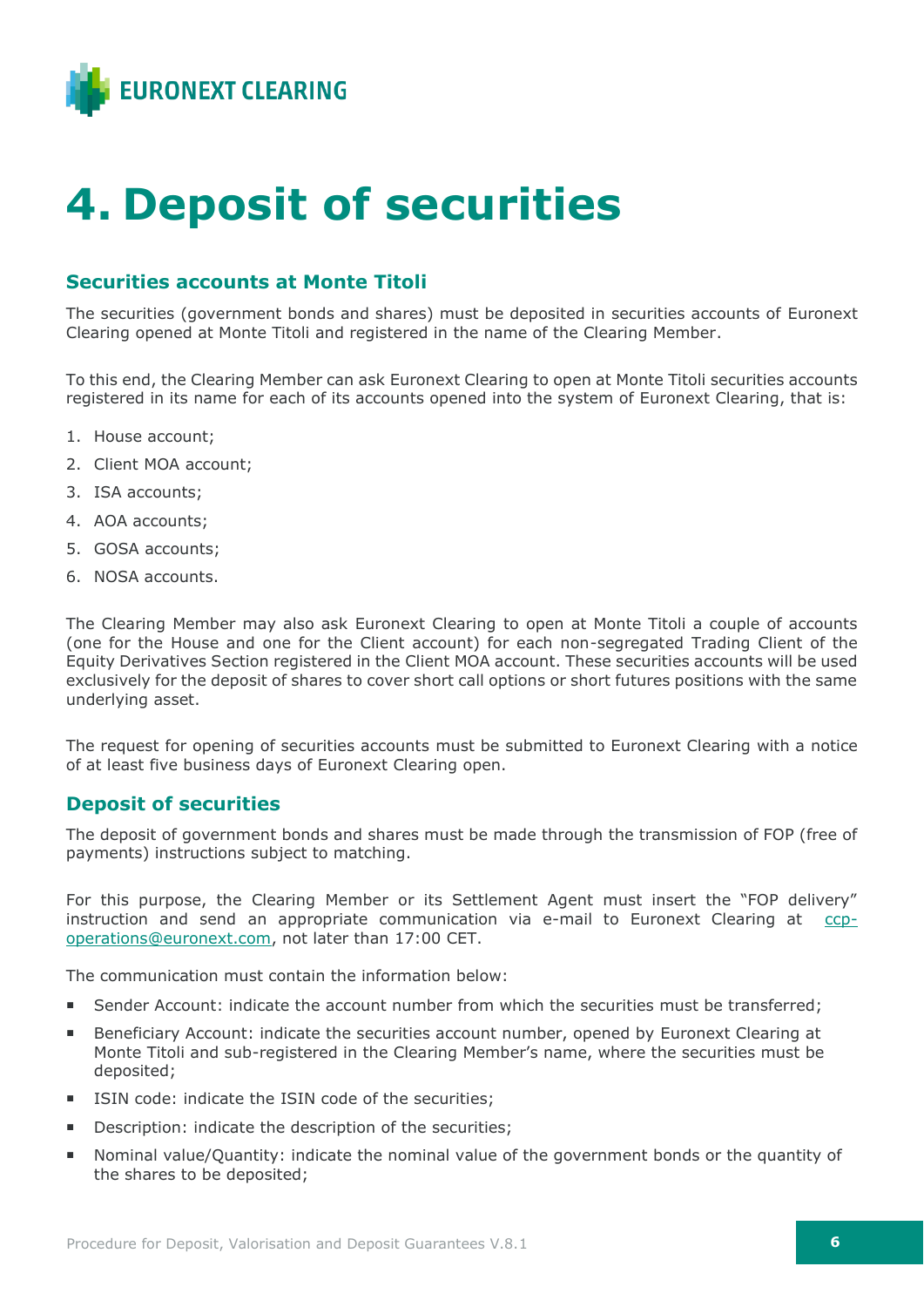

- Trade Date: indicate always the current day;
- Settlement Date: indicate always the current day;
- Settlement condition: NOMC.

It is not necessary to specify any description in the crediting message because the securities accounts are associated to the Member's accounts in a unique way within the system of Euronext Clearing.

The deposit of the securities will take place only after the matching made by Euronext Clearing through insertion of the "FOP receive" instruction.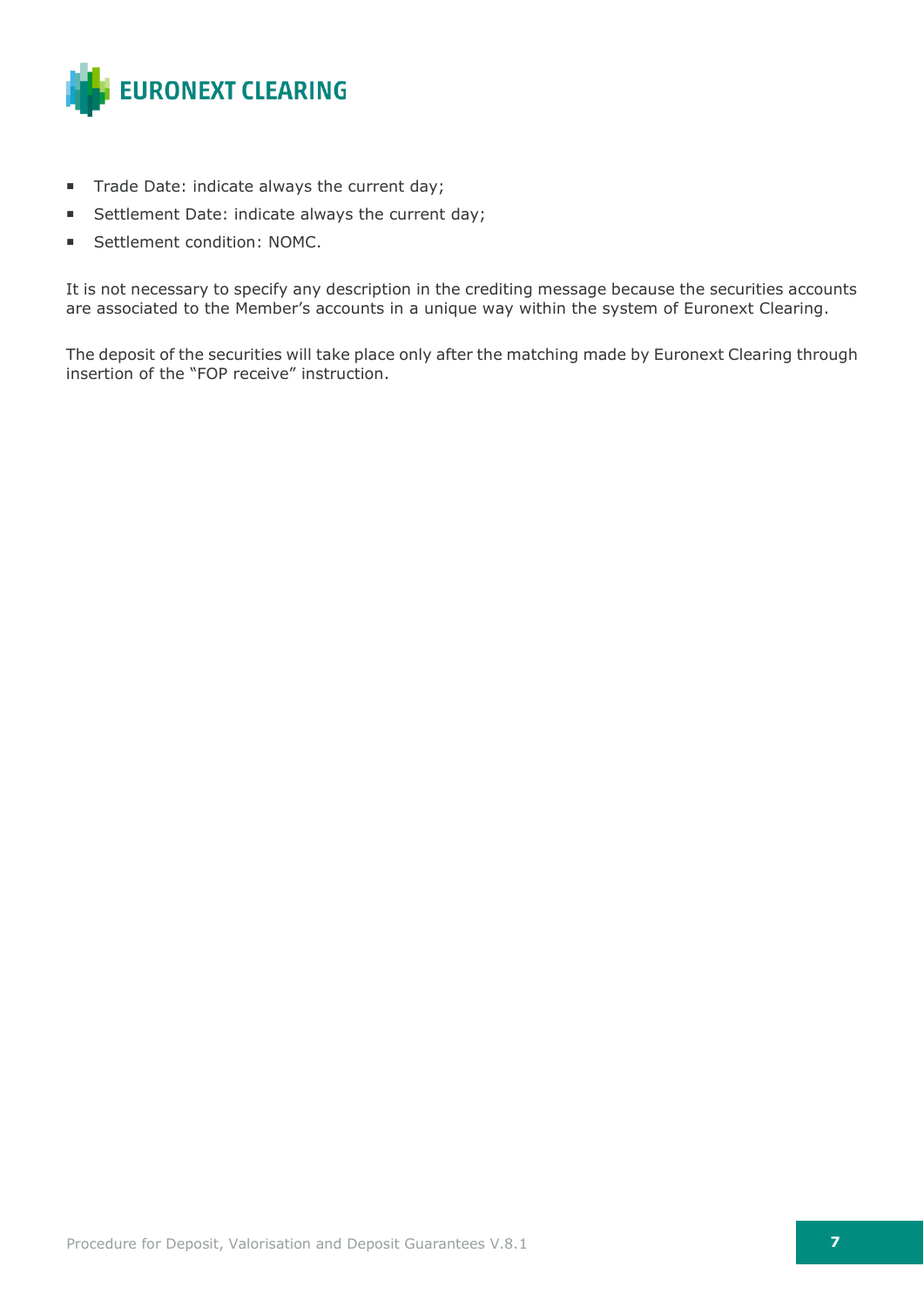

### <span id="page-7-0"></span>**5. Securities valorisation**

The collateral value of securities deposited by each Clearing Member for each account that is actually used to cover the Initial Margins (MI) is determined based on the nominal value, the price, the haircut applied and the concentration limits established by Euronext Clearing and available on the website [www.euronext.com/en/post-trade/euronext-clearing.](http://www.euronext.com/en/post-trade/euronext-clearing)

The steps of the calculation below described lead to the quantification of collateral used (item **"Collateral value used after TL"** of report MA03):

**BTP Limits:** The maximum amount that can be deposited for each issue of BTP Italia is indicated in the document "Collateral eligibility criteria", available on Euronext Clearing website [www.euronext.com/en/post-trade/euronext-clearing](http://www.euronext.com/en/post-trade/euronext-clearing), section "[Risk Management](https://www.euronext.com/en/post-trade/euronext-clearing/risk-management/parameters)–Parameters". This limit is applied to each Clearing Member, considering all its accounts, including segregated accounts.

**STEP 1.** Total Collateral value: indicates the total value of the securities deposited as quarantee for the *j*-th country  $(P_i)$ ;

$$
Total Collateral Value (P_j) = \sum_{i}^{N} S_i^j
$$

where  $S_i^j$  e  $N^j$  represent the value of the i-th security (item "Collateral Val.") and the number of securities deposited for the j-th country.

**STEP 2. Collateral Value usable after CL:** indicates, with reference to the securities deposited by each Clearing Member for each account, the collateral value usable for the j-th Country, taking into account of the concentration limit for the of the j-th country (item **"Country Max"**). The value of collateral that will be used will depend on the application of the next total concentration limit (item "Total Limit TL").

The maximum total value potentially usable for each Country before the application of the total concentration limit is:

#### Country  $Max^j = CL^j * MI$

Therfore the collateral value usable after the application of the Country limit twill be computed as follows:

### Collateral value usable after CL<sup>j</sup> = MIN (Country Max  $^{-j}$ ; Total Collateral value  $(P_j)$ )

where  $LP<sup>j</sup>$  indicates the concentration limit percentage for the j-th Country in relation to the Initial Margins.

**STEP 3. Total Collateral value after CL:** indicates the collateral value usable after the application of country limit (sum of "*Collateral value usable after CL"*)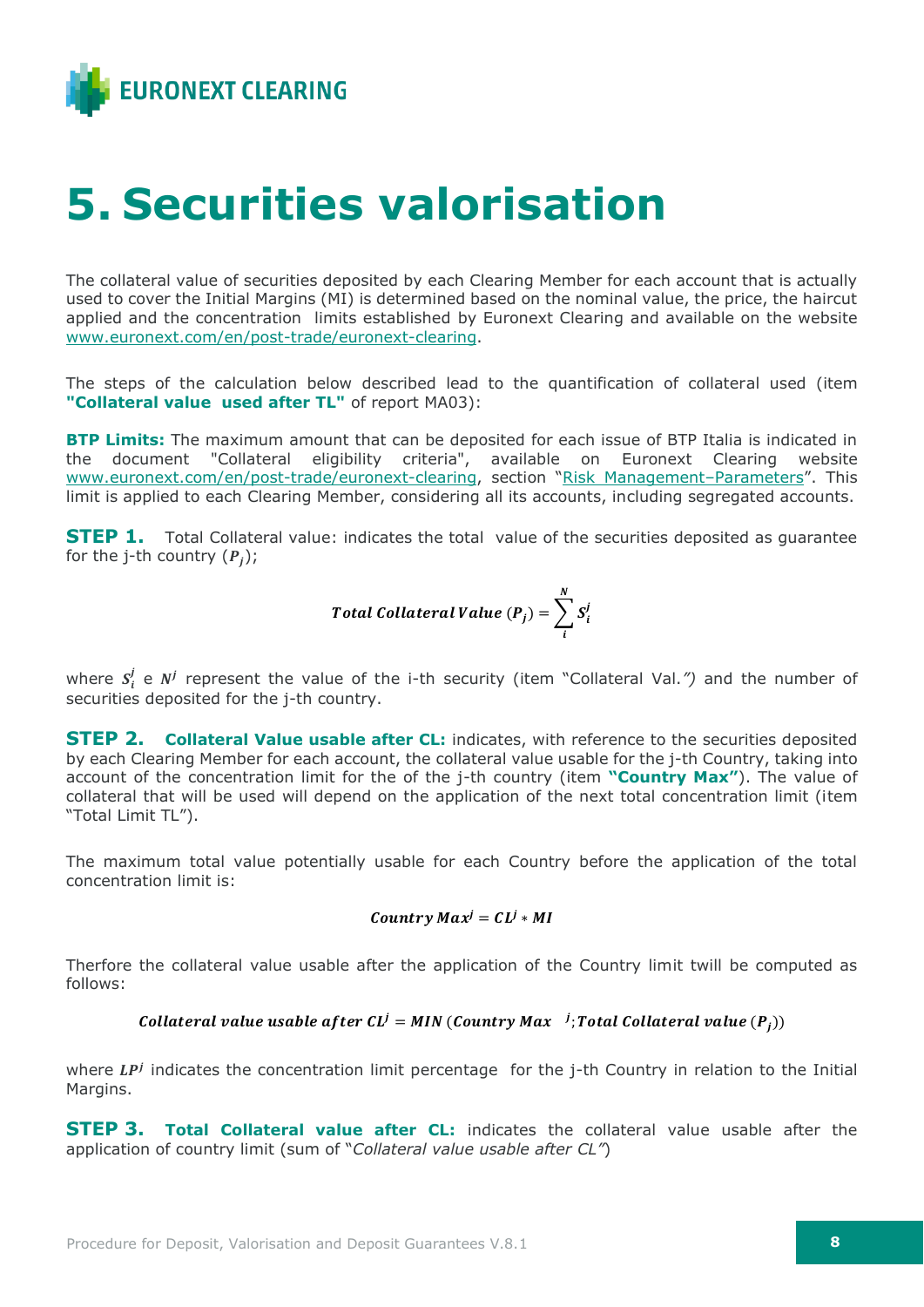

#### Total Collateral Value after CL =  $\, \big\rangle \,$  Collateral value usable after CL  $^{-j}$ M  $j=1$

Where M is the number of Countries where securities have been deposited by the Clearing Member.

**STEP 4. Max Collateral value usable (TL)**: indicates the maximum value of collateral in securities usable to cover the Initial Margins;

### Max Collateral value usable  $(TL) = TL * MI$

where  $TL$  represents the total concentration limit percentage in relation to the Initial Margins.

This leads to the determination of the value of **"Collateral value usable after TL"**, which is the total value of collateral used to globally cover the Initial Margin, taking into account both the concentration limits (LP and LT);

Collateral value usable after =  $MIN$  (Total Collateral value after CL; Max Collateral value usable  $(TL)$ )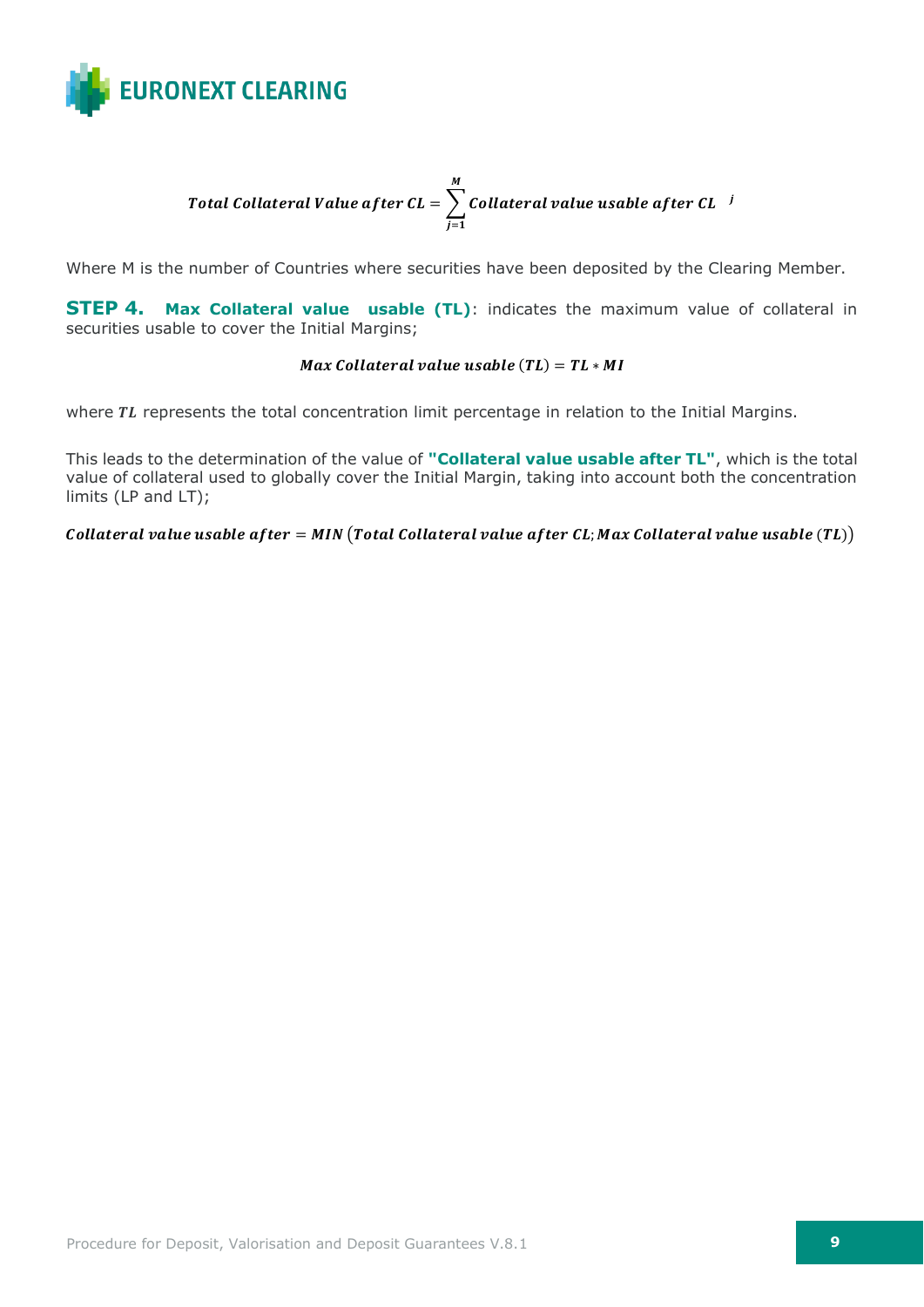

### **SAMPLE RP-MA03 REPORT**

|                  | Mbr: ABCD 12345 ABCD COMPANY LTD |                                                        | Countervalue Collaterals |                                                      | RP-MA03                                  | 18 FEB 14     | 19:20:36<br>Pag.                                                                                    | 1          |
|------------------|----------------------------------|--------------------------------------------------------|--------------------------|------------------------------------------------------|------------------------------------------|---------------|-----------------------------------------------------------------------------------------------------|------------|
|                  | CM: GKK 22222 GKK COMPANY        |                                                        |                          |                                                      |                                          |               |                                                                                                     |            |
| Accout: CLIENT   |                                  |                                                        |                          |                                                      |                                          |               |                                                                                                     |            |
| Currency:        |                                  | EUR                                                    |                          |                                                      |                                          |               |                                                                                                     |            |
| Country:         |                                  | FRANCE                                                 |                          |                                                      |                                          |               |                                                                                                     |            |
|                  | Country limit $CL):$ 45,00 %     |                                                        |                          |                                                      |                                          |               |                                                                                                     |            |
|                  |                                  |                                                        |                          |                                                      |                                          |               | Ser. No Isin code Description . Type Nominal Vakue Price HC Cl Collateral val. Dep. date            | Exp. date  |
|                  |                                  |                                                        |                          |                                                      |                                          |               | 00001 FR0010163543 OAT APR15 EUR 3,5 OAT 15.000.000,00 103,66 7,00 % 31 14.460.570,00 2014/02/05    | 2015/04/25 |
|                  |                                  | 00002 FR0120746609 BTAN TF 1% LG17 EUR                 |                          |                                                      |                                          |               | BTAN 26.000.000,00 101,63 7,00 % 32 24.574.134,00 2014/02/05                                        | 2017/07/25 |
|                  |                                  |                                                        |                          | (1) Total Collateral value:                          |                                          |               | 39.034.704,00                                                                                       |            |
|                  |                                  |                                                        |                          | Country Max:                                         |                                          | 7.264.440,00  |                                                                                                     |            |
|                  |                                  |                                                        |                          | $(2)$ Collateral val usable after CL: $7.264.440,00$ |                                          |               |                                                                                                     |            |
|                  |                                  |                                                        |                          | (5) Country excess:                                  |                                          |               | 31,770,264,00                                                                                       |            |
|                  |                                  |                                                        |                          |                                                      |                                          |               |                                                                                                     |            |
| Currency:        |                                  | EUR                                                    |                          |                                                      |                                          |               |                                                                                                     |            |
| Country:         |                                  | ITALY                                                  |                          |                                                      |                                          |               |                                                                                                     |            |
|                  | Country limit $(CL):$ 45,00 %    |                                                        |                          |                                                      |                                          |               |                                                                                                     |            |
| Ser.No           |                                  |                                                        |                          |                                                      |                                          |               | Isin code Description Type Nominal-Vakue Price HC Cl Collateral-val. Dep. date                      | Exp. date  |
|                  |                                  | 00003 IT0004321813 CCTS 0.420 01/12/14 CCT             |                          |                                                      |                                          |               | 9.000.000 100,17 3,5% 03 8.496.920,25 2014/02/05                                                    | 2014/12/01 |
| 00004            |                                  |                                                        |                          |                                                      |                                          |               | IT0004953417 BTPS 4.500 01/03/24 BTP 70.000.000 109,60 17,5% 09 63.294.000,00 2014/02/05 2024/03/01 |            |
|                  |                                  |                                                        |                          | (1) Total Collateral value: $71.790.920,25$          |                                          |               |                                                                                                     |            |
|                  |                                  |                                                        |                          | Country Max:                                         |                                          | 7.264.440,00  |                                                                                                     |            |
|                  |                                  |                                                        |                          | $(2)$ Collateral val usable after CL: $7.264.440,00$ |                                          |               |                                                                                                     |            |
|                  |                                  |                                                        |                          | (5) Country excess:                                  |                                          | 64.526.480,25 |                                                                                                     |            |
|                  |                                  |                                                        |                          |                                                      |                                          |               |                                                                                                     |            |
|                  | Total Limit (TL):                |                                                        | $50,00$ %                |                                                      |                                          |               |                                                                                                     |            |
|                  | Initial Margins:                 |                                                        | 16.143.200,00            |                                                      |                                          |               |                                                                                                     |            |
|                  |                                  | $(3)$ Total collateral value after CL: $14.528.880,00$ |                          |                                                      |                                          |               |                                                                                                     |            |
|                  |                                  | $(4)$ Max collateral value usable (TL): 8.071.600,00   |                          |                                                      |                                          |               |                                                                                                     |            |
|                  |                                  | Collateral value used after TL: 8.071.600,00           |                          |                                                      |                                          |               |                                                                                                     |            |
| $(6)$ TL Excess: |                                  |                                                        | 6.457.280,00             |                                                      | Total country excess (CL): 96.296.744,25 |               |                                                                                                     |            |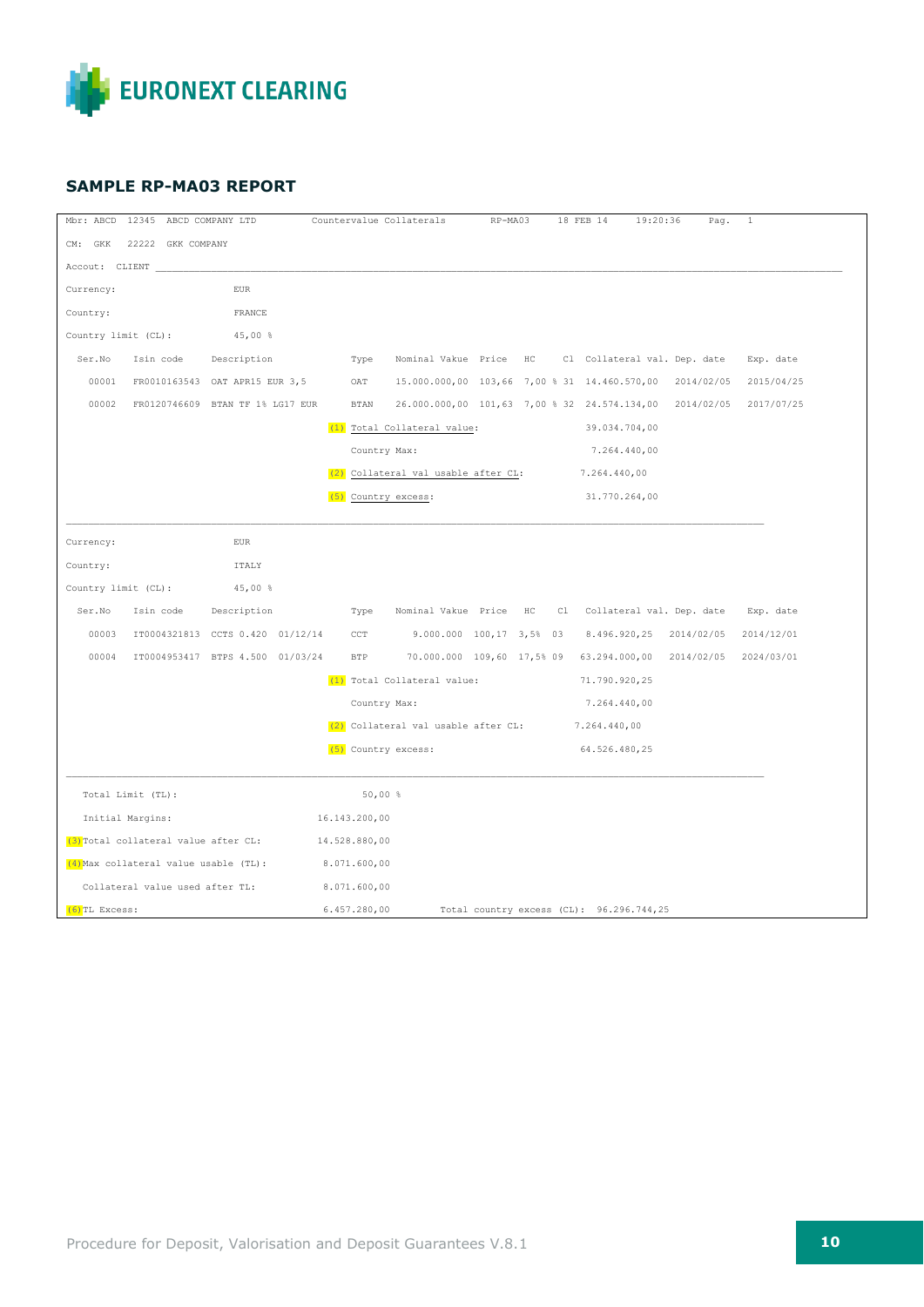

# <span id="page-10-0"></span>**6. Return of government securities and shares**

The requests of return of securities (government securities and shares) can be sent by ICWS or, in case of malfunction of it, by fax, **not later than 11:00 CET**, by the Clearing Member or by its Settlement Agent if delegated for this activity, using the Forms RD007 (for government bonds) shown in annex 3 and RD008 (for shares), shown at annex 5, also available in editable format on Ceuronext Clearing web site [www.euronext.com/en/post-trade/euronext-clearing.](https://www.euronext.com/en/post-trade/euronext-clearing)it at section **"[Operations-](https://www.euronext.com/it/post-trade/euronext-clearing/operations)[Forms](https://www.euronext.com/it/post-trade/euronext-clearing/operations)".**

The request must indicate the Entity code and the mnemonic code corresponding to the account (House/Client MOA, ISA, AOA, GOSA or NOSA) from which the securities must be withdrawn, in addition to all other requested data of the form.

Refunds of securities will be made by Euronext Clearing by sending "FOP delivery" instructions that the Clearing Member or its Settlement Agent will have to match through insertion of "FOP receive" instructions.

#### Rules for refund:

#### **Shares**

The shares deposited at Euronext Clearing to cover short call stock options positions and short stock futures positions with physical delivery are indicated in the report MA01 and Data File D03A.

Shares are returnable by Euronext Clearing:

- a) the same day of the request, if they are not used to cover positions;
- b) the day following the date of the request, if they are used to cover positions.

The positions covered by the shares are listed daily in the Report MS22 at column "Position Cov./Str.".

If the requested shares are used for settlement purposes, the request is not processed. An indication of the securities used for the settlement is provided daily in report MD01 at column "Already Delivered".

The requests of return received **not later than 11:00 CET** are processed the same day; those received after that time are taken into account on the next Euronext Clearing working day.

#### **Government securities**

Government securities deposited as collateral are shown in reports MA01 and MA03 and in Data File D03A.

The request of return received **not later than 11:00 CET** are processed the same day; those received after that time are taken into account on the next Euronext Clearing working day.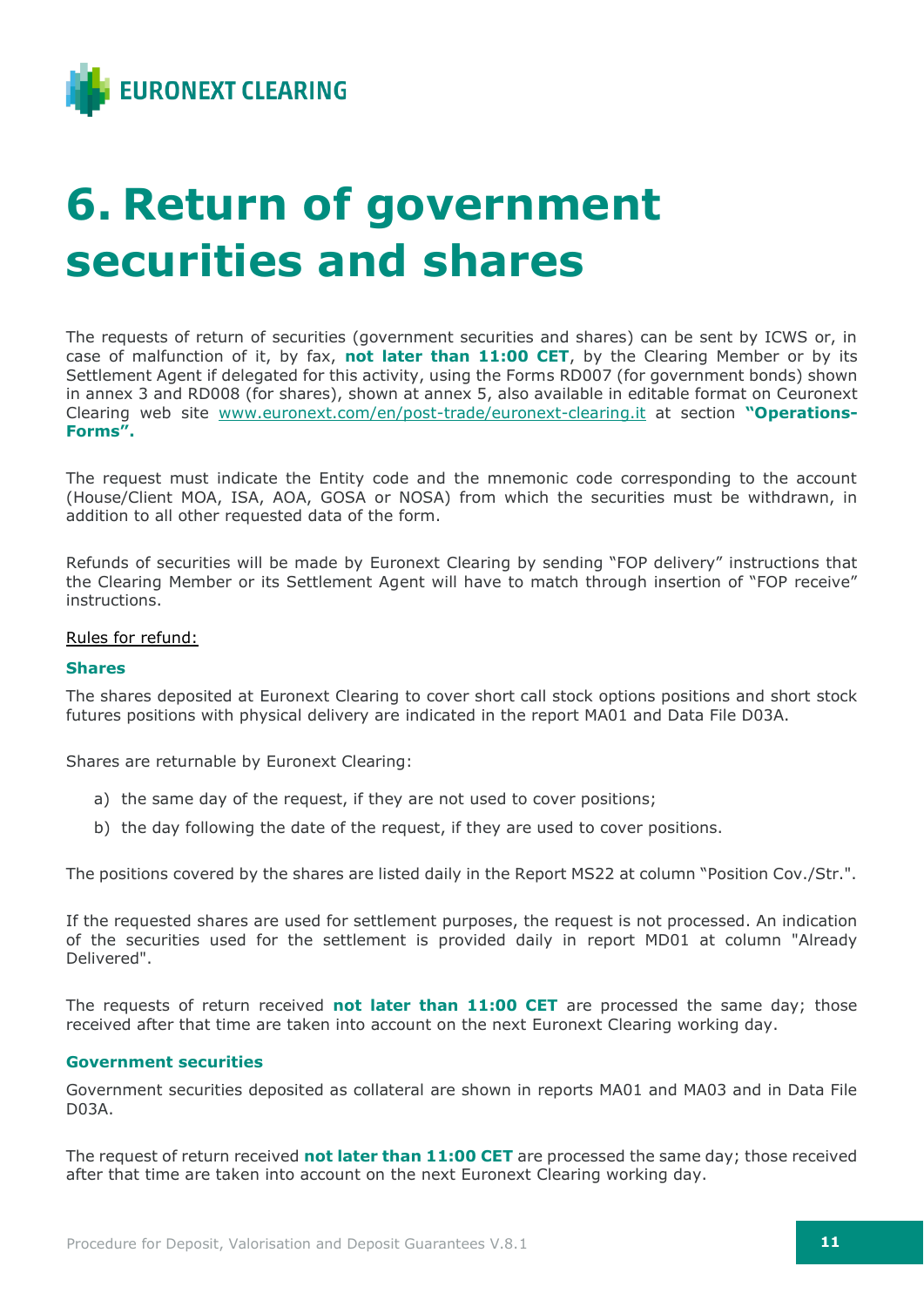

Returnable government securities are those not used to cover Margins at the time of the request (i.e. securities in excess). They can then be identified in the Report **MA03**, described in paragraph 5, taking into account the value of collateral in excess for the related Country, as indicated in note 5 of the Report, under the heading **"Country excess"** and the collateral value in excess as a result of the application of the total concentration limit, as indicated in note 6 of the report, under the heading "**TL Excess"**.

In particular, the government securities are refundable if the collateral value required (given by: Nominal value / 100 x price) is less than or equal to:

- a) "Country Excess" of the relevant country. Or, in case of insufficiency of that value, to
- b) "Country Excess" of the relevant country + "TL Excess".

Of course, the value of " TL Excess" used for the purposes of returning bonds of a Country cannot be reused in the same day for returns of securities of other countries.

In case of insufficiency of securities in excess, the return can also be performed in the following cases:

- If in the same account (House, Client MOA, ISA, AOA, GOSA or NOSA) of the Clearing Member is currently present cash in excess equal to or greater than the missing collateral value of the securities. In this case, the cash used to cover the return of securities cannot be requested back the same day by the Clearing Member;
- If, by 11:00 CET of the same day, the Clearing Member deposits at Euronext Clearing:
	- an amount of cash equal to or greater than the missing collateral value of the securities, or
	- government securities of the same Country of those requested in return, with a collateral value equal to or greater than that missing, or
	- an amount of cash and government securities of the same Country of those requested in return, with a total collateral value equal to or greater than that missing.

\* \* \*

After hours 11:00 CET, the return of government securities can be requested to Euronext Clearing only following the deposit of new government securities and/or cash with a total collateral value equal to or greater than the whole collateral value requested in return, according to the terms and the conditions set out in paragraph 7.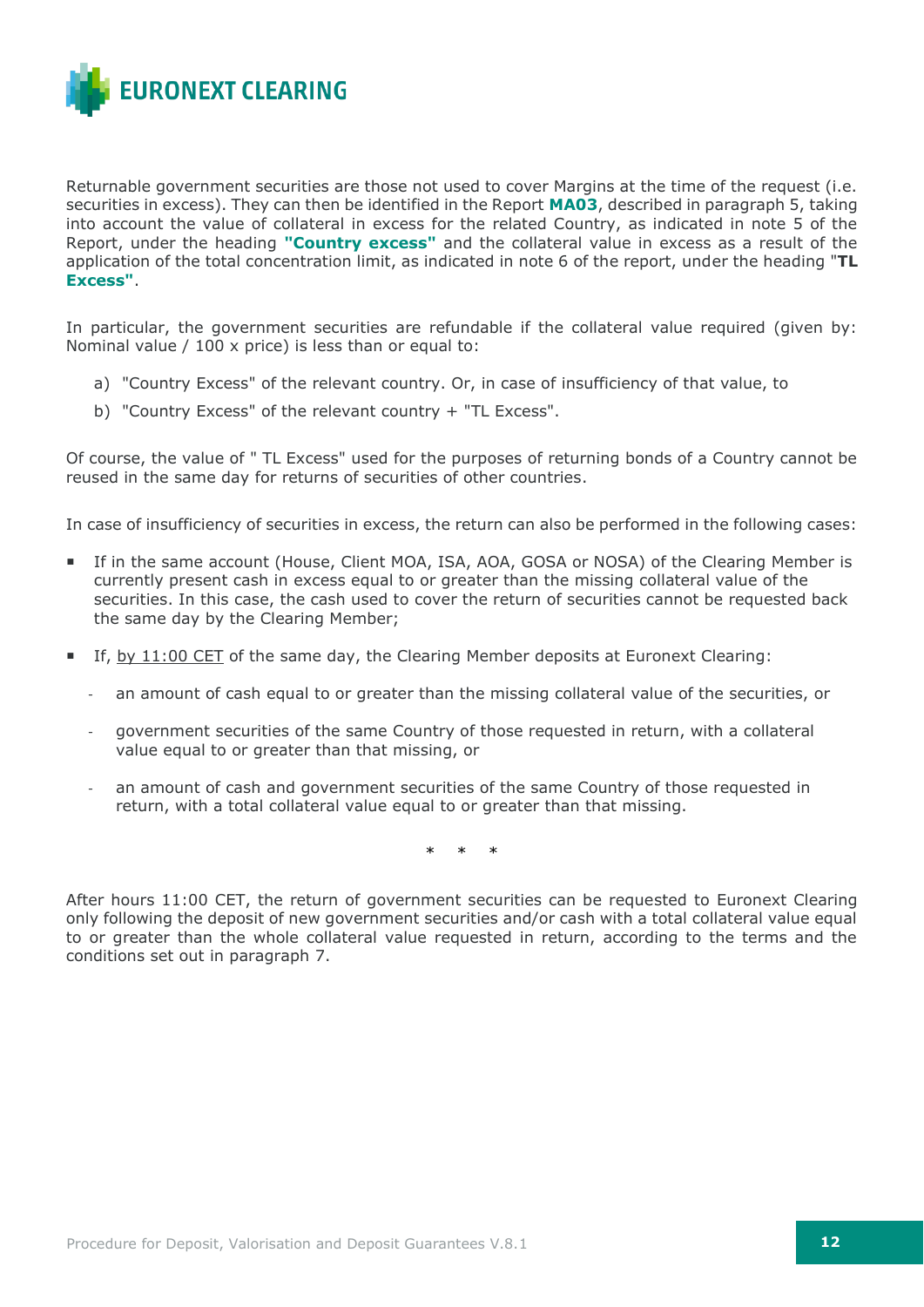

# <span id="page-12-0"></span>**7. Return of government securities following the deposit of new government securities and/or cash**

After hours 11:00 CET, the return of government securities may be requested to Euronext Clearing by the Clearing Member or by its Settlement Agent if delegated for this activity, only following the deposit of new government securities and/or cash with a total collateral value equal to or greater than the whole collateral value requested in return.

The request of "return of government securities following the deposit of new government securities and/or cash" must be sent to Euronext Clearing by ICWS or, in case of malfunction of it, via fax, using the form RD015 set out at annex 4, available in editable format, on Euronext Clearing web site [www.euronext.com/en/post-trade/euronext-clearing](http://www.euronext.com/en/post-trade/euronext-clearing) at section "[Operation-Forms](https://www.euronext.com/en/post-trade/euronext-clearing/operations)".

If the new guarantee is deposited totally in government securities, the request and the new government securities must be received by Euronext Clearing **not later than 15:00 CET**.

If the new guarantee is deposited in cash or in cash and government securities, the request and all new guarantees must be received by Euronext Clearing **not later than 13:00 CET**.

Government securities to be deposited must be of the same country of those required in return or of a different country provided that in the account affected by the return are not already present securities of that country.

In each request, the government securities required in return can be of just one country.

In each request, the government securities to be deposited in substitution can be of just one country (the same country of the securities requested in return or a different country currently not deposited).

The collateral value of the government securities to be returned and to be deposited in substitution must be calculated as: (nominal value x price  $/$  100). For all government securities the price is available on the BCS (at Menu "Guarantees" > "Collateral Guarantees", field "Price") and on the ICWS (at Menu "Collateral" > "Collateral Deposit Organization Euronext Clearing", field "Price").

All instructions to completing the form RD015 are indicated at annex 4.

Refunds of securities will be made by Euronext Clearing by sending "FOP delivery" instructions that the Clearing Member or its Settlement Agent will have to match through insertion of "FOP receive" instructions.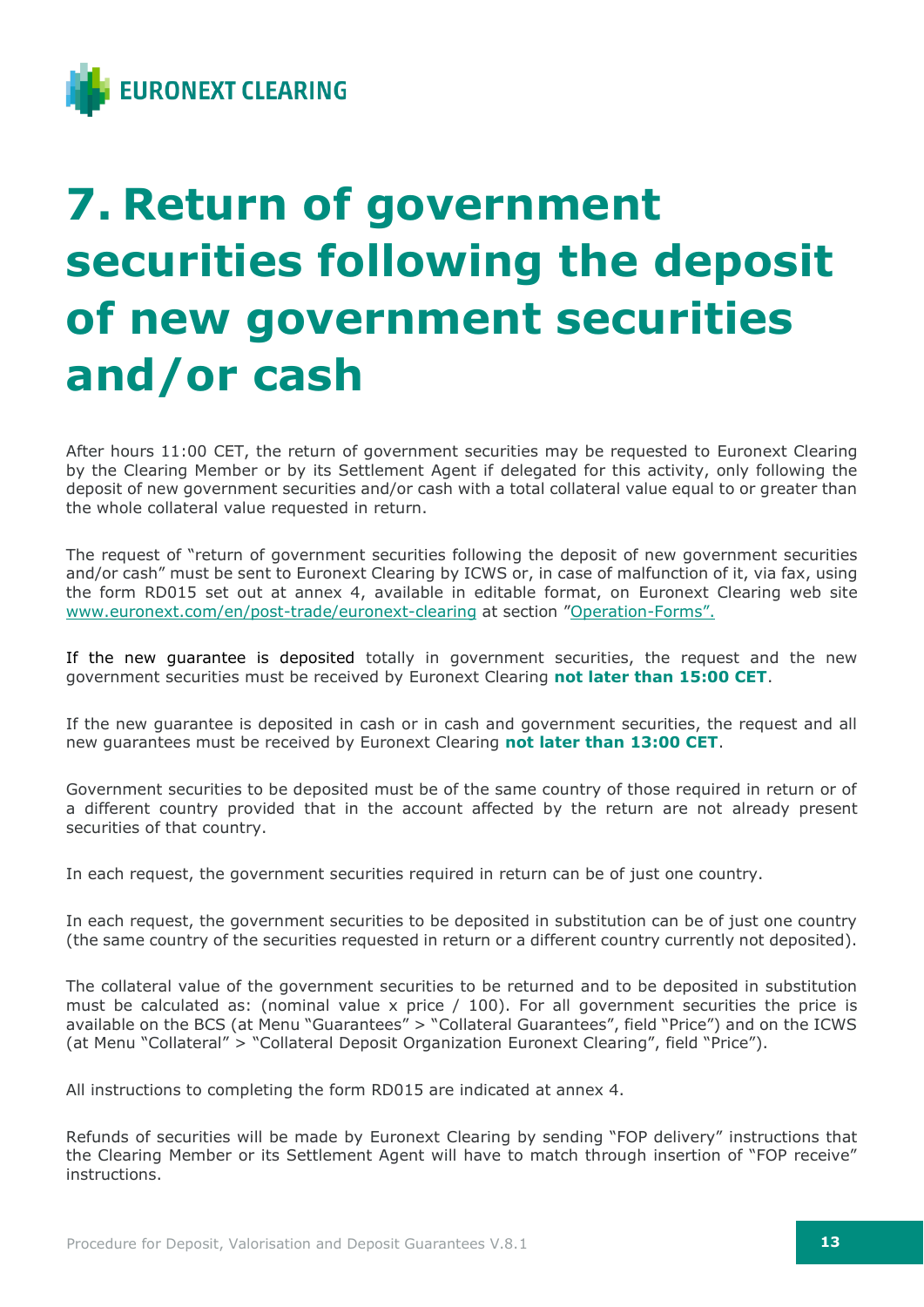

# <span id="page-13-0"></span>**8. Summary of cut-off times for depositing and returning guarantees**

#### **CASH**

| Deposit:                         | Not later than 16:00 CET                                                          |
|----------------------------------|-----------------------------------------------------------------------------------|
| Request for return and transfer: | Not later than 11:00 CET<br>(Requests that arrive subsequently are not processed) |

#### **GOVERNMENT SECURITIES**

| Deposit:                                                                                  | Not later than 17:30 CET (the communication after the<br>insertion of the instruction "FOP delivery" must be sent<br>to Euronext Clearing by the Clearing Member or its<br>Settlement Agent not later than 17:00 CET) |
|-------------------------------------------------------------------------------------------|-----------------------------------------------------------------------------------------------------------------------------------------------------------------------------------------------------------------------|
| Request for return and transfer:                                                          | Not later than 11:00 CET<br>(Requests that arrive subsequently are considered as<br>having arrived on the next trading day)                                                                                           |
| Request for return following the deposit<br>of new government securities:                 | Not later than 15:00 CET<br>(Requests that arrive subsequently are not processed)                                                                                                                                     |
| Request for return following the deposit<br>of cash or cash and government<br>securities: | Not later than 13:00 CET<br>(Requests that arrive subsequently are not processed)                                                                                                                                     |

#### **SHARES**

| Deposit:                         | Not later than 17:30 CET (the communication after<br>the insertion of the instruction "FOP delivery" must be<br>sent to Euronext Clearing by the Clearing Member or<br>its Settlement Agent not later than 17:00 CET) |
|----------------------------------|-----------------------------------------------------------------------------------------------------------------------------------------------------------------------------------------------------------------------|
| Request for return and transfer: | Not later than 11:00 CET<br>(Requests that arrive subsequently are considered as<br>having arrived on the next trading day)                                                                                           |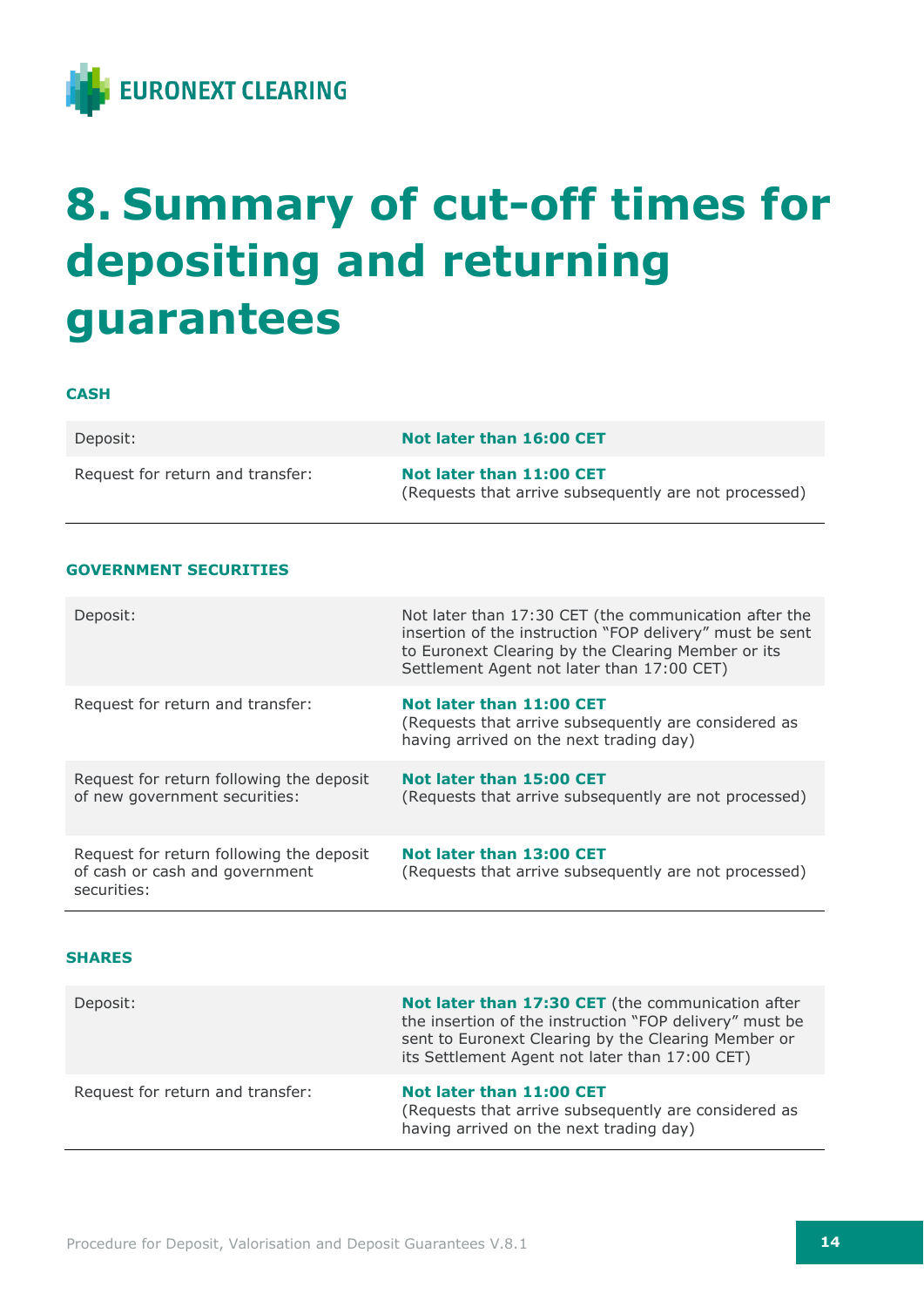

# <span id="page-14-0"></span>**9. Annexes**

### **ANNEX 1 - FORM RD006 – CASH RETURN / TRANSFER**

|                                                                                           |                                    | <b>CASH RETURN/TRANSFER</b>      |                                    |                | <b>EURONEXT CLEARING</b>             |
|-------------------------------------------------------------------------------------------|------------------------------------|----------------------------------|------------------------------------|----------------|--------------------------------------|
| As of date:                                                                               |                                    |                                  | Seq. N.                            |                |                                      |
| Member:<br>Member's code:<br>Mnemonic code:<br>Contact:<br>Phone:<br>E-mail:<br>Asks for: |                                    |                                  |                                    | Phone:<br>Fax: | +39 06 32395 303<br>+39 06 32395 241 |
| RETURN the following amount:                                                              |                                    |                                  |                                    |                |                                      |
| Euro                                                                                      | From own account<br>(House/Client) | Euro                             | From own account<br>(House/Client) |                |                                      |
|                                                                                           |                                    |                                  |                                    |                |                                      |
| TRANSFER the following amount:                                                            |                                    |                                  |                                    |                |                                      |
| Euro                                                                                      | From own account<br>(House/Client) | To own account<br>(House/Client) |                                    |                |                                      |
|                                                                                           |                                    |                                  |                                    |                |                                      |
| Mod. RD006                                                                                |                                    |                                  |                                    |                | The Member<br>(Stamp and Signature)  |

 $1$  |Note: This request must be signed by the Contractual Representative or by the persons delegated to perform the management activities exercisable non-electronically according to Article B.1.1.1, paragraph 1), letter i) of the Instructions. The stamp of the Member is required only in case the request is sent by fax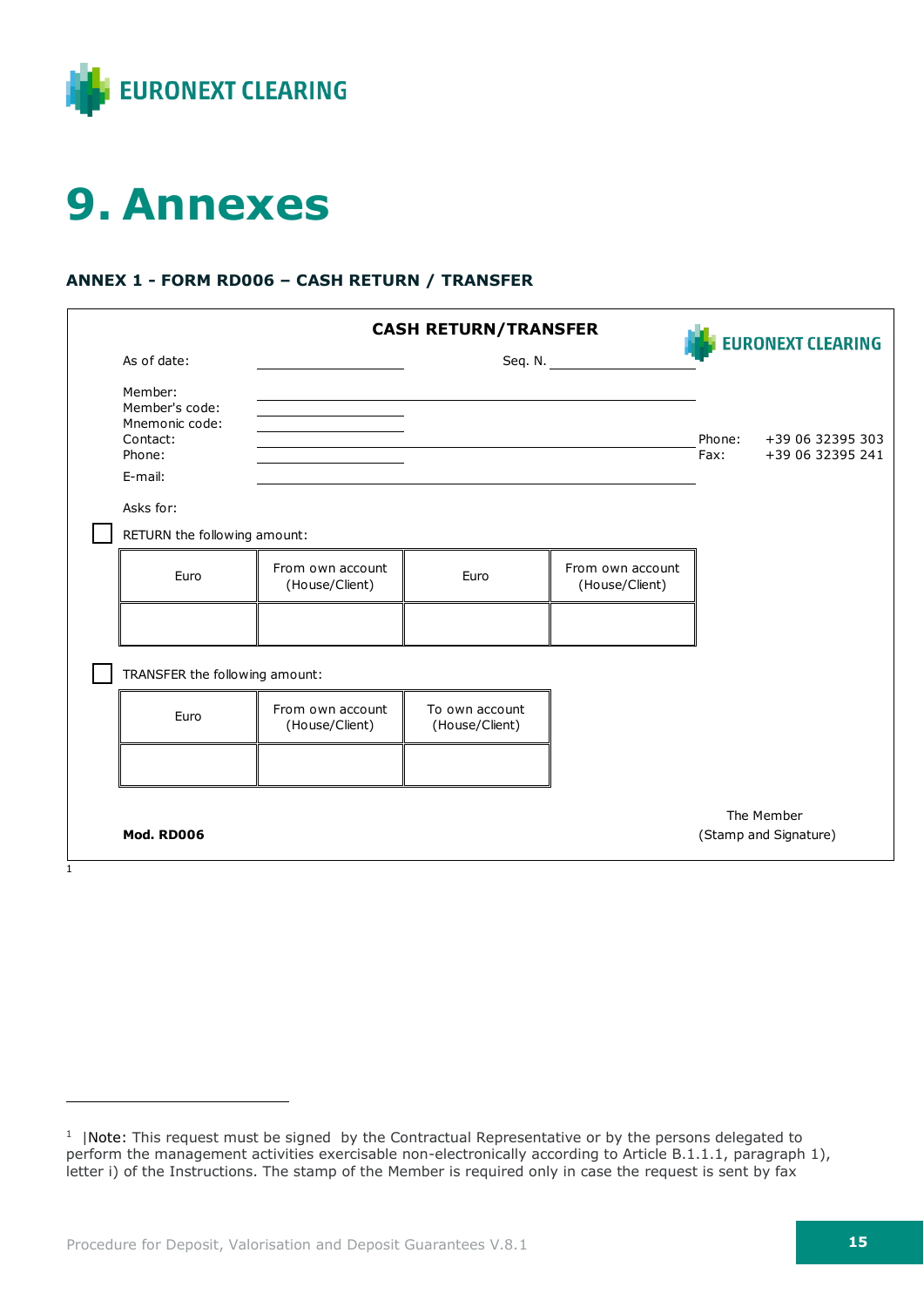

**ANNEX 2**

#### **PERMANENT REQUEST OF CASH RETURN**

To: **Euronext Clearing** AREA C&S Via Tomacelli, 146 00186 ROMA

Fax: 06 323 95 241

#### **Re: Permanent request of cash return**

|                     |                |                                           |  |  |                                                | Pursuant to Article B.3.3.1, paragraph 5 of the Instructions, |
|---------------------|----------------|-------------------------------------------|--|--|------------------------------------------------|---------------------------------------------------------------|
|                     |                | excess cash, at the following conditions: |  |  |                                                |                                                               |
| $\Box$ <sup>3</sup> | House Account  |                                           |  |  |                                                |                                                               |
| $\Box$ 3            | Client Account |                                           |  |  |                                                |                                                               |
| Best regards.       |                |                                           |  |  | The Member<br>Stamp and Signature <sup>6</sup> |                                                               |

Place and date:

Guidance in compiling:

- 1 Indicate the corporate name of the interested Clearing Member.
- 2 Indicate the Entity Code related to the account (House/Client MOA, ISA, AOA, GOSA or NOSA) for which the request is to be activated.
- 3 Tick the box/es corresponding to the account/s to which the request must be applied.
- 4 If you need that the cash return will be done only when the excess cash is greater than a specified threshold, tick the box "Yes" and indicate the minimum amount to return; otherwise tick the box "No".
- 5 If you need to maintain constantly on the account a part of the excess cash, tick the box "Yes" and indicate the amount to maintain; otherwise, tick the box "No".
- 6 The request must be signed by the Contractual Representative or by the persons delegated to perform the management activities exercisable non-electronically according to Article B.1.1.1, paragraph 1), letter i) of the Instructions.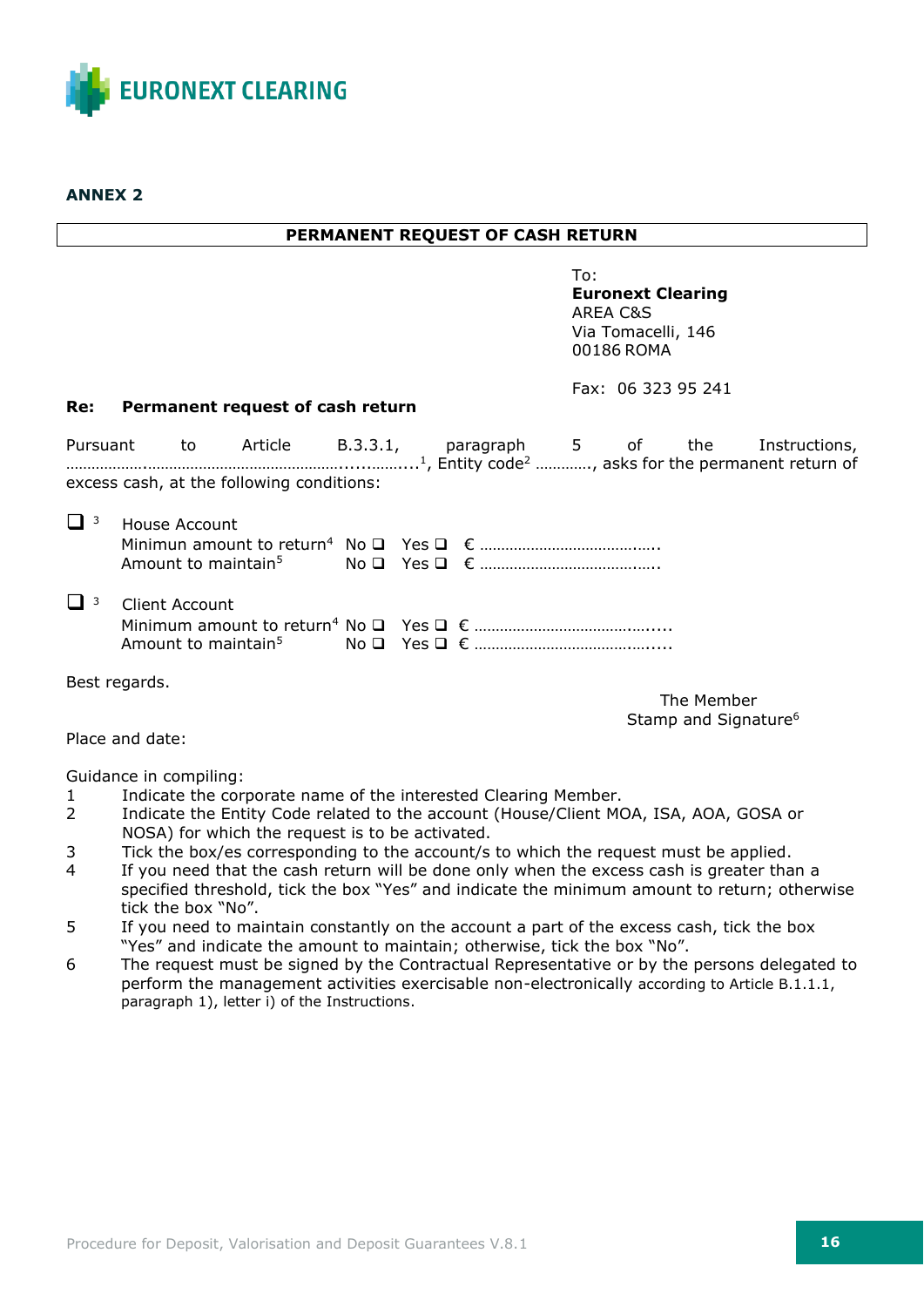

### **ANNEX 3 – FORM RD007 – BONDS RETURN / TRANSFER REQUEST**

| As of date:            | and the control of the control of the |                      | Seq. N.                         |                     | <b>EURONEXT CLEARING</b> |
|------------------------|---------------------------------------|----------------------|---------------------------------|---------------------|--------------------------|
| Member:                |                                       |                      |                                 |                     |                          |
| Member's code:         |                                       |                      |                                 |                     |                          |
| Mnemonic code:         |                                       |                      |                                 |                     | Phone: +39 06 32395 321  |
| Contact:               |                                       |                      |                                 |                     | Fax: +39 06 32395 241    |
| Phone:                 |                                       |                      |                                 |                     |                          |
| E-mail:                |                                       |                      |                                 |                     |                          |
| <b>Bond and Expiry</b> | <b>ISIN Code</b>                      | <b>Nominal value</b> | <b>Account to</b><br>withdrawal | To<br><b>Member</b> |                          |
|                        |                                       |                      |                                 |                     |                          |
|                        |                                       |                      |                                 |                     |                          |
|                        |                                       |                      |                                 |                     | <b>Account to credit</b> |
|                        |                                       |                      |                                 |                     |                          |
|                        |                                       |                      |                                 |                     |                          |

Procedure for Deposit, Valorisation and Deposit Guarantees V.8.1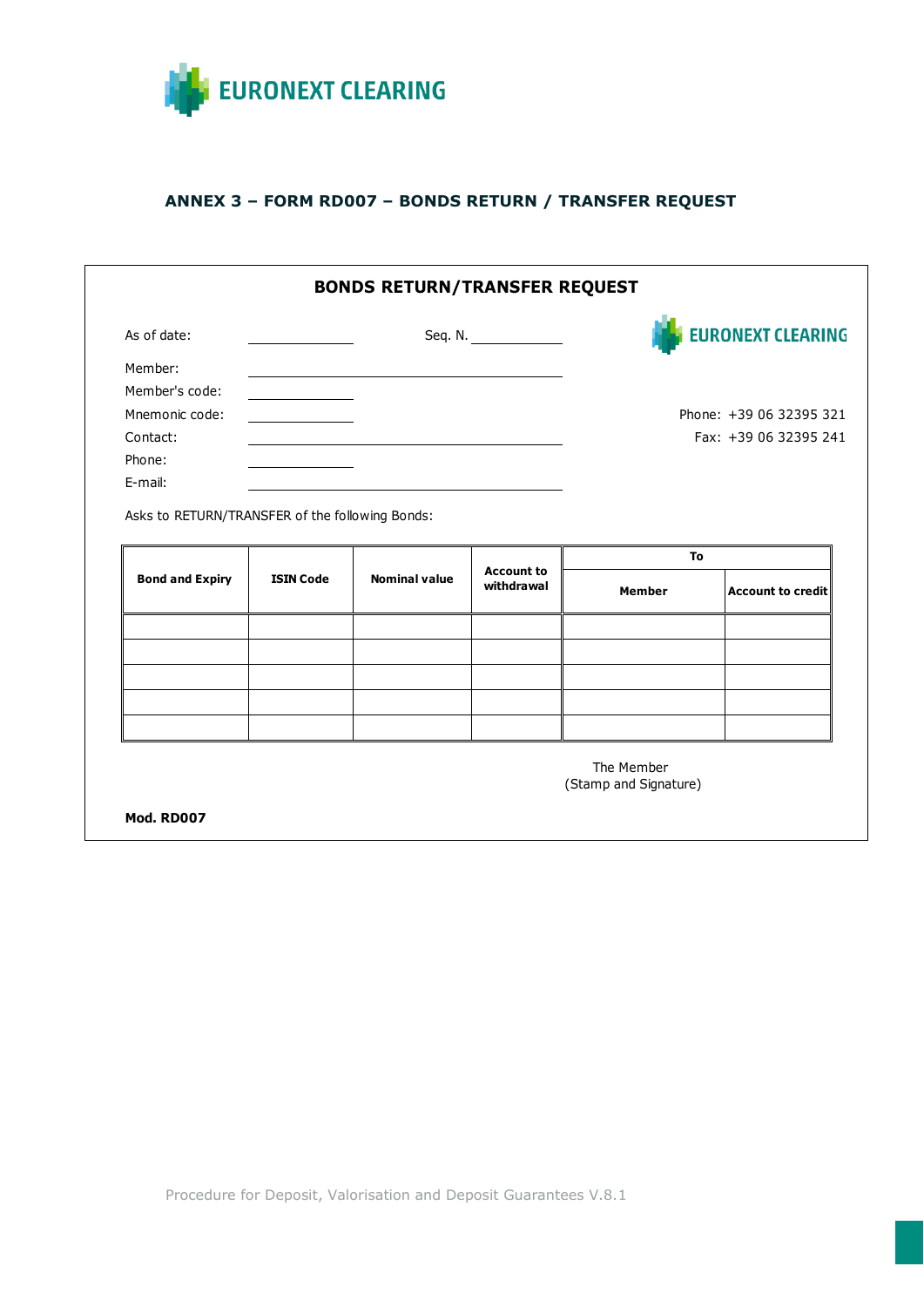

### **ANNEX 4 - FORM RD015 – RETURN OF GOVERNMENT SECURITIES FOLLOWING THE DEPOSIT OF NEW GOVERNMENT SECURITIES AND/OR CASH**

|                                           | RETURN OF GOVERNMENT SECURITIES FOLLOWING THE DEPOSIT OF NEW                                   | <b>GOVERNMENT SECURITIES AND/OR CASH</b> |                                  |                                 |
|-------------------------------------------|------------------------------------------------------------------------------------------------|------------------------------------------|----------------------------------|---------------------------------|
| As of Date:                               |                                                                                                | N. Progr.                                |                                  | <b>EURONEXT CLEARING</b>        |
| Member:                                   |                                                                                                |                                          |                                  |                                 |
| <b>Entity Code:</b>                       |                                                                                                |                                          |                                  |                                 |
| <b>Mnemonic Code:</b>                     |                                                                                                |                                          |                                  | Telefono: 06 32395 321          |
| <b>Securities Account:</b>                |                                                                                                |                                          |                                  |                                 |
| Contact:                                  |                                                                                                |                                          |                                  | Fax: 06 32395 241               |
| Phone:<br>E-mail:                         |                                                                                                |                                          |                                  |                                 |
|                                           | Ask for the RETURN of the following Bonds deposited in the Securities Account indicated above: |                                          |                                  |                                 |
| <b>Country</b>                            | <b>ISIN Code</b>                                                                               | <b>Nominal Value</b>                     | <b>Guarantee</b><br><b>Price</b> | <b>Collateral Value</b>         |
|                                           |                                                                                                |                                          |                                  | 0,00                            |
|                                           |                                                                                                |                                          |                                  | 0,00                            |
|                                           |                                                                                                |                                          |                                  | 0,00                            |
|                                           |                                                                                                |                                          |                                  | 0,00                            |
|                                           |                                                                                                |                                          |                                  | 0,00                            |
|                                           |                                                                                                |                                          | <b>Total</b>                     | 0,00                            |
|                                           | a) following the deposit on the same account of the new Bonds indicated below:                 |                                          |                                  |                                 |
| <b>Country</b>                            | <b>ISIN Code</b>                                                                               | <b>Nominal Value</b>                     | <b>Guarantee</b><br>Price        | <b>Collateral Value</b>         |
|                                           |                                                                                                |                                          |                                  | 0,00                            |
|                                           |                                                                                                |                                          |                                  | 0,00                            |
|                                           |                                                                                                |                                          |                                  | 0,00                            |
|                                           |                                                                                                |                                          |                                  | 0,00                            |
|                                           |                                                                                                |                                          |                                  | 0,00                            |
|                                           | that we will send today to CC&G within hours:                                                  | CET.                                     | <b>Total</b>                     | 0,00                            |
| b) following the cash deposit equal to €: |                                                                                                |                                          |                                  | that we will send today to CC&G |
| within hours:                             | CET.                                                                                           |                                          |                                  |                                 |
|                                           | Please, credit the Bonds required in the Securities Account:                                   |                                          |                                  |                                 |
|                                           |                                                                                                | Total value of the new guarantees:       |                                  | 0,00                            |
|                                           |                                                                                                | <b>Guarantees missing or in excess:</b>  |                                  | 0,00                            |
|                                           |                                                                                                |                                          |                                  | The Member                      |
|                                           |                                                                                                |                                          |                                  | (Stamp and Signature)           |
|                                           |                                                                                                |                                          |                                  |                                 |
| <b>Mod. RD015</b>                         |                                                                                                |                                          |                                  |                                 |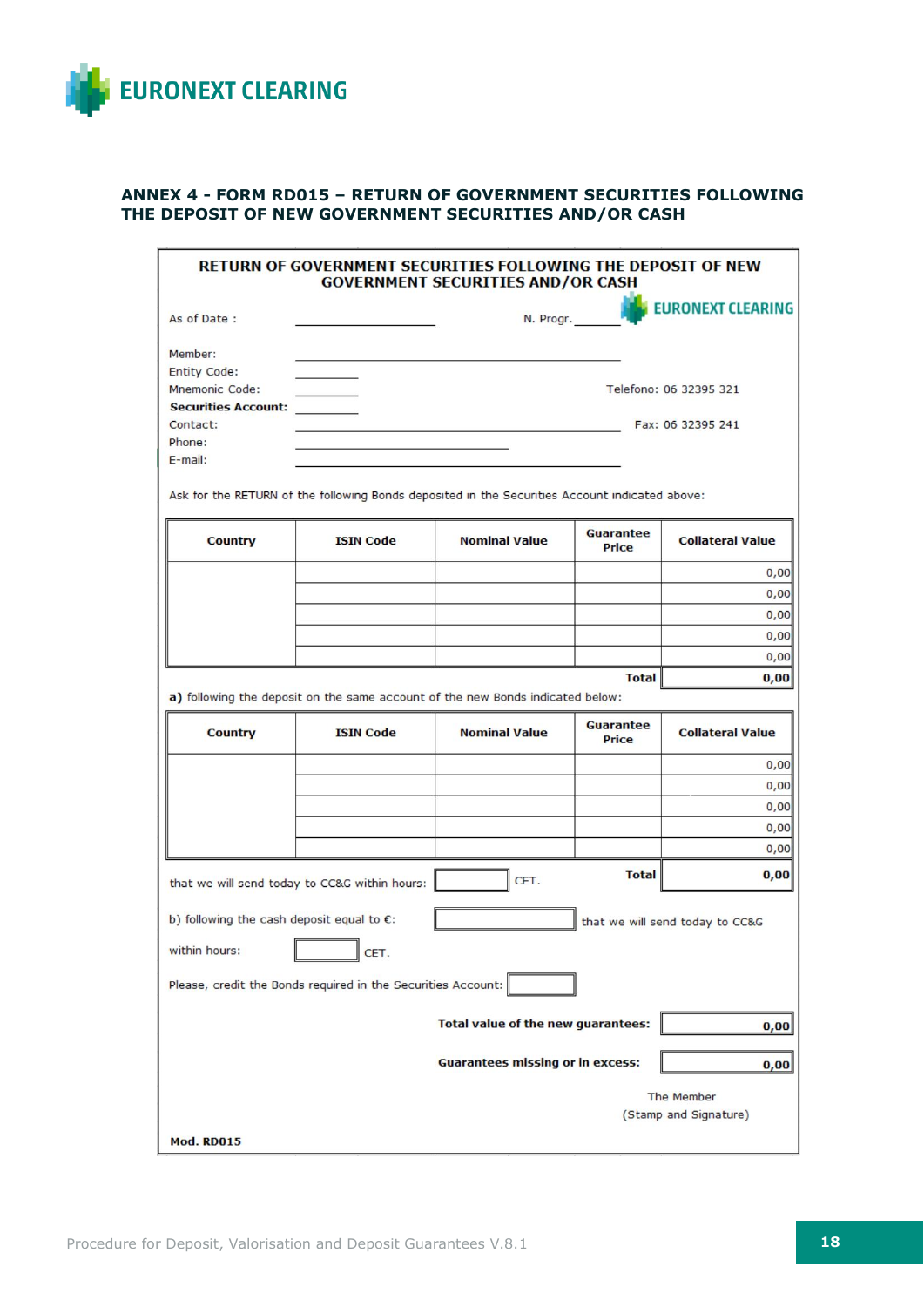

### **Guidance in filling out form RD015:**

For the preparation of the requests for "Return of government securities following the deposit of new government securities and/or cash" it's recommended to download the form **RD015** from the website of Euronext Clearing [www.euronext.com/en/post-trade/euronext-clearing,](http://www.euronext.com/en/post-trade/euronext-clearing) at section "[Operations-](https://www.euronext.com/en/post-trade/euronext-clearing/operations)[Forms](https://www.euronext.com/en/post-trade/euronext-clearing/operations)", instead of using the application form here present. In fact, the form on the website contains automatic calculation formulas that facilitate the filling of the request.

The following table provides the instructions for completing the fields:

| <b>Field:</b>              | <b>Information to be provided:</b>                                                                                                                                                                                                                                                               |
|----------------------------|--------------------------------------------------------------------------------------------------------------------------------------------------------------------------------------------------------------------------------------------------------------------------------------------------|
| As of date:                | Date of the request.                                                                                                                                                                                                                                                                             |
| Member:                    | Company name of the applicant Clearing Member.                                                                                                                                                                                                                                                   |
| Entity code:               | Entity code corresponding to the account<br>The<br>(House/Client MOA, ISA, AOA, GOSA or NOSA) from which<br>to withdraw the securities.                                                                                                                                                          |
| Mnemonic code:             | The alphabetic code corresponding to the account<br>(House/Client MOA, ISA, AOA, GOSA or NOSA) from which<br>to withdraw the securities.                                                                                                                                                         |
| <b>Securities Account:</b> | The Securities Account number of Euronext Clearing,<br>opened at Monte Titoli, from which to withdraw the<br>securities.                                                                                                                                                                         |
| Country:                   | The Country issuing the government securities to be<br>returned. Just one Country can be indicated in this field.                                                                                                                                                                                |
| <b>ISIN Code:</b>          | The ISIN code of the requested government securities.                                                                                                                                                                                                                                            |
| <b>Nominal Value:</b>      | The Nominal Value of the requested government<br>securities.                                                                                                                                                                                                                                     |
| Price:                     | The price used by Euronext Clearing for the determination<br>of the Collateral Value, available on the BCS (at Menu<br>"Guarantees" > "Collateral Guarantees", field "Price") and<br>on the ICWS (at Menu "Collateral" > "Collateral Deposit<br>Organization Euronext Clearing", field "Price"). |
| <b>Collateral Value:</b>   | The Collateral Value of the requested government<br>securities calculated as: Nominal Value x Price / 100.                                                                                                                                                                                       |
| Total:                     | The total Collateral Value requested in return.                                                                                                                                                                                                                                                  |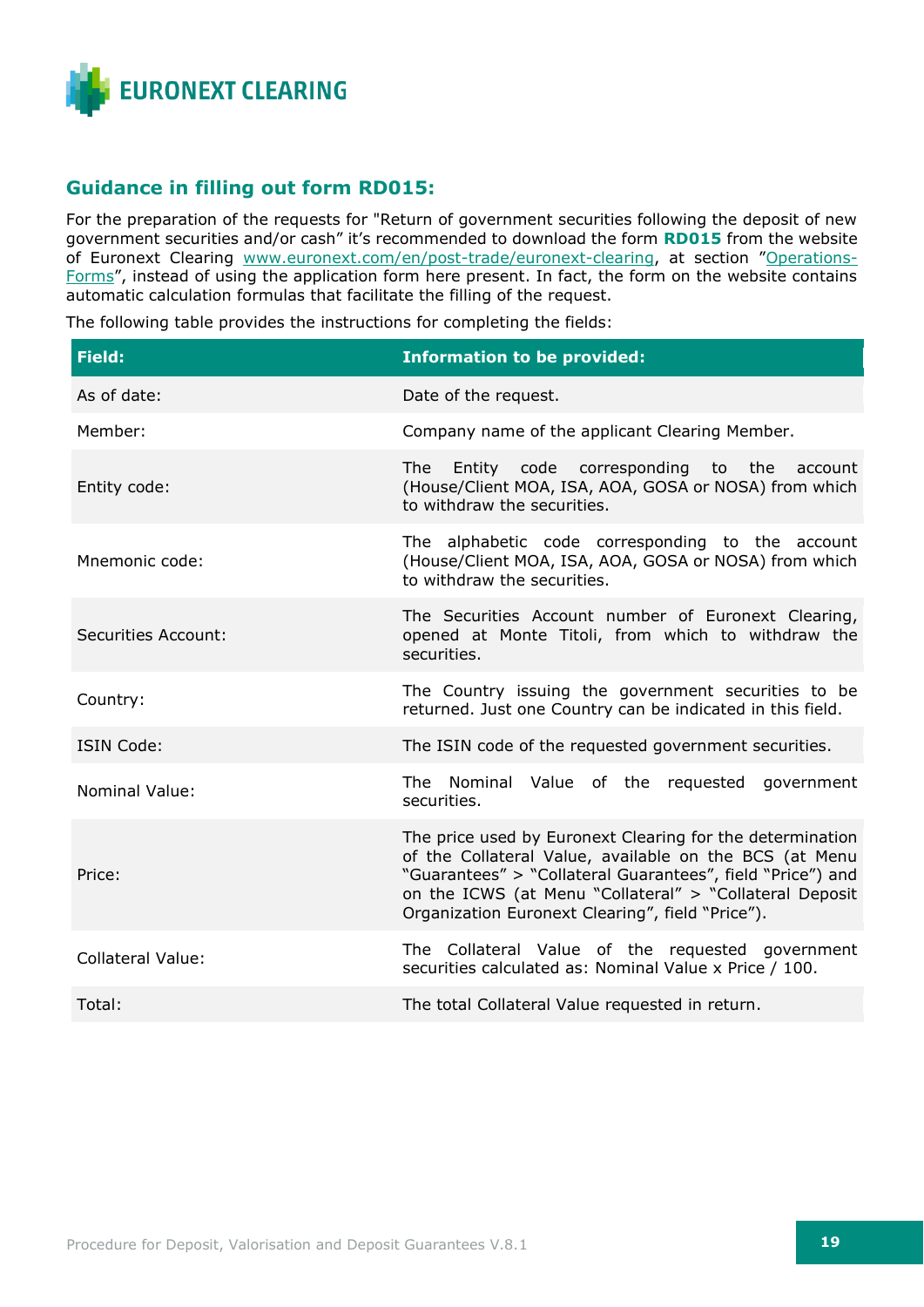

| <b>Field:</b>                                                          | <b>Information to be provided:</b>                                                                                                                                                                                                                                                                                                                |
|------------------------------------------------------------------------|---------------------------------------------------------------------------------------------------------------------------------------------------------------------------------------------------------------------------------------------------------------------------------------------------------------------------------------------------|
| Country:                                                               | The Country issuing the government securities to be deposited.<br>It can be the same of the government securities requested in<br>return or different provided that in the account affected by the<br>replacement are not already present government securities of<br>that Country. Just one Country can be indicated in this field.              |
| ISIN Code:                                                             | The ISIN code of the government securities to be deposited.                                                                                                                                                                                                                                                                                       |
| Nominal Value:                                                         | The Nominal Value of the government securities to be deposited.                                                                                                                                                                                                                                                                                   |
| Price:                                                                 | The price used by Euronext Clearing for the determination of the<br>Collateral Value, available on the BCS (at Menu "Guarantees" ><br>"Collateral Guarantees", field "Price") and on the ICWS (at Menu<br>"Collateral" > "Collateral Deposit Organization Euronext<br>Clearing", field "Price").                                                  |
| <b>Collateral Value:</b>                                               | The Collateral Value of the government securities to be<br>deposited, calculated as: Nominal Value x Price / 100.                                                                                                                                                                                                                                 |
| Total:                                                                 | The total Collateral Value to be deposited.                                                                                                                                                                                                                                                                                                       |
| that we will send today to Euronext<br>Clearing within hours:          | If the new guarantee is deposited totally in government<br>securities, the cut-off time for depositing the securities and for<br>sending the request is hours 15:00 CET.<br>If the new guarantee is deposited also thanks to a cash<br>payment, the cut-off time for depositing the securities and for<br>sending the request is hours 13:00 CET. |
| following the cash deposit equal to $\epsilon$ :                       | The cash amount to be deposited as new guarantee.                                                                                                                                                                                                                                                                                                 |
| that we will send today to Euronext<br>Clearing within hours:          | If the new guarantee is deposited partially or totally in cash,<br>the cut-off time for depositing cash and for sending the request<br>is hours 13:00.                                                                                                                                                                                            |
| Please, credit the Bonds required in the<br><b>Securities Account:</b> | Securities account number where the government securities<br>requested in return must be credited.                                                                                                                                                                                                                                                |
| Total value of the new guarantees:                                     | Total value of the guarantees in cash and government<br>securities to be deposited.                                                                                                                                                                                                                                                               |
| Guarantees missing or in excess:                                       | Value of the new guarantees to be deposited respect to the<br>collateral value of government securities to be returned (value<br>of the new guarantees minus collateral value of government<br>securities to be returned). If the value of this field is negative,<br>the request cannot be performed.                                            |
| The Member (Stamp1 and Signature):                                     | Stamp1 of the applicant Clearing Member and signature of the<br>Contractual Representative or of persons appointed to perform<br>the management activities according to Article B.1.1.1,<br>paragraph 1), letter i) of the Instructions.                                                                                                          |

\_\_\_\_\_\_\_\_\_\_\_\_\_\_\_\_\_\_\_\_\_\_\_\_\_\_\_\_\_\_\_\_\_\_\_\_\_\_\_\_\_\_\_\_\_\_\_\_\_\_\_\_\_\_\_\_\_\_\_\_\_\_\_\_\_\_\_\_\_\_\_\_\_\_\_\_\_\_\_\_\_\_\_\_\_\_\_\_\_

### Note:

**<sup>1</sup>** The stamp of the Member is required only in case the request is sent by fax.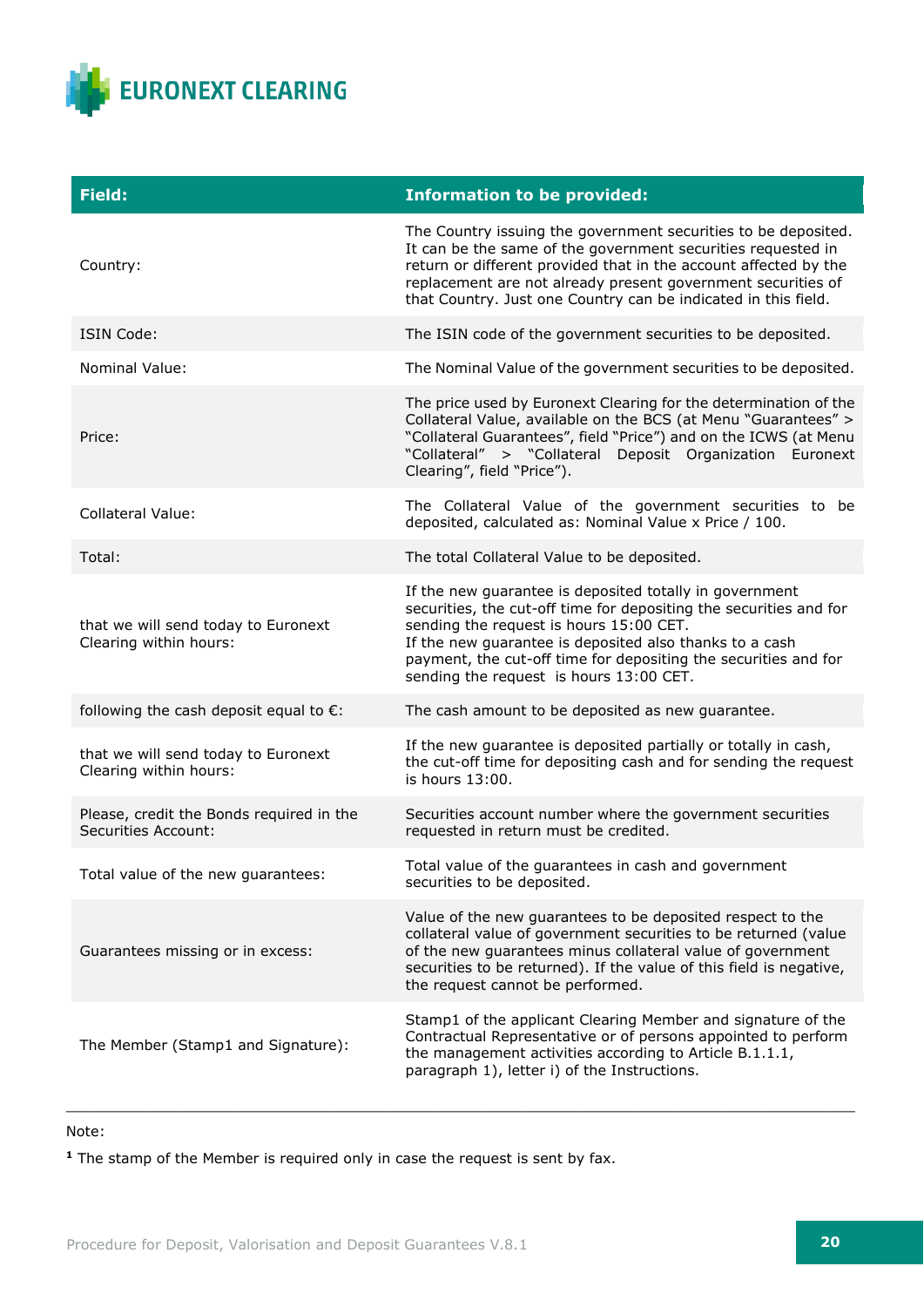

 $\Gamma$ 

### **ANNEX 5 - FORM RD008 – EQUITY RETURN / TRANSFER**

| As of date:                   |                  |          | Seq. N. _______________         |                   |               | <b>EURONEXT CLEARING</b> |
|-------------------------------|------------------|----------|---------------------------------|-------------------|---------------|--------------------------|
| Member:                       |                  |          |                                 |                   |               |                          |
| Member's code: ______________ |                  |          |                                 |                   |               |                          |
| Mnemonic code: _____________  |                  |          |                                 |                   |               | Phone: +39 06 32395 303  |
| Contact:                      |                  |          |                                 |                   |               | Fax: +39 06 32395 241    |
| Phone:                        |                  |          |                                 |                   |               |                          |
| E-mail:                       |                  |          |                                 |                   |               |                          |
| <b>Equity</b>                 | <b>ISIN code</b> | Quantity | <b>Account to</b><br>withdrawal | <b>Subaccount</b> | <b>Member</b> | <b>Account</b>           |
|                               |                  |          |                                 |                   |               | to credit                |
|                               |                  |          |                                 |                   |               |                          |
|                               |                  |          |                                 |                   |               |                          |
|                               |                  |          |                                 |                   |               |                          |
|                               |                  |          |                                 |                   |               |                          |
|                               |                  |          |                                 |                   |               |                          |

ן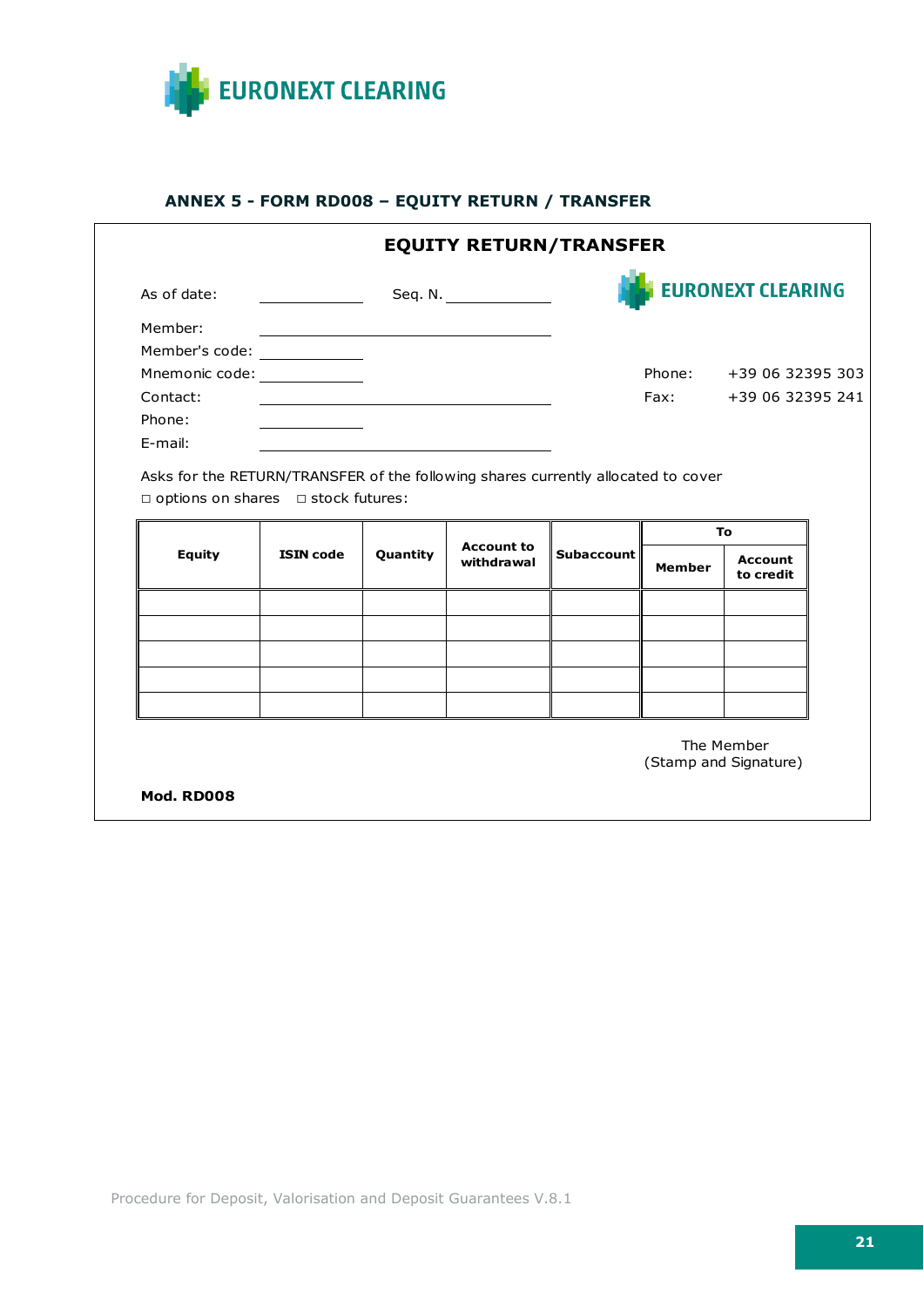

### <span id="page-21-0"></span>**Contact**

### **Operations**

[ccp-operations@euronext.com](mailto:ccp-operations@euronext.com)

+39 06 32395 321 +39 06 32395 303

This document is for information purposes only. The information and materials contained in this document are provided 'as is' and This publication is for information purposes only and is not a recommendation to engage in investment activities. This publication is provided "as is" without representation or warranty of any kind. Whilst all reasonable care has been taken to ensure the accuracy of the content, Euronext does not guarantee its accuracy or completeness. Euronext will not be held liable for any loss or damages of any nature ensuing from using, trusting or acting on information provided. No information set out or referred to in this publication shall form the basis of any contract. The creation of rights and obligations in respect of financial products that are traded on the exchanges operated by Euronext's subsidiaries shall depend solely on the applicable rules of the market operator. All proprietary rights and interest in or connected with this publication shall vest in Euronext. No part of it may be redistributed or reproduced in any form without the prior written permission of Euronext.

Euronext refers to Euronext N.V. and its affiliates. Information regarding trademarks and intellectual property rights of Euronext is located at **euronext.com/terms-use**.

© 2022, Euronext N.V. - All rights reserved.